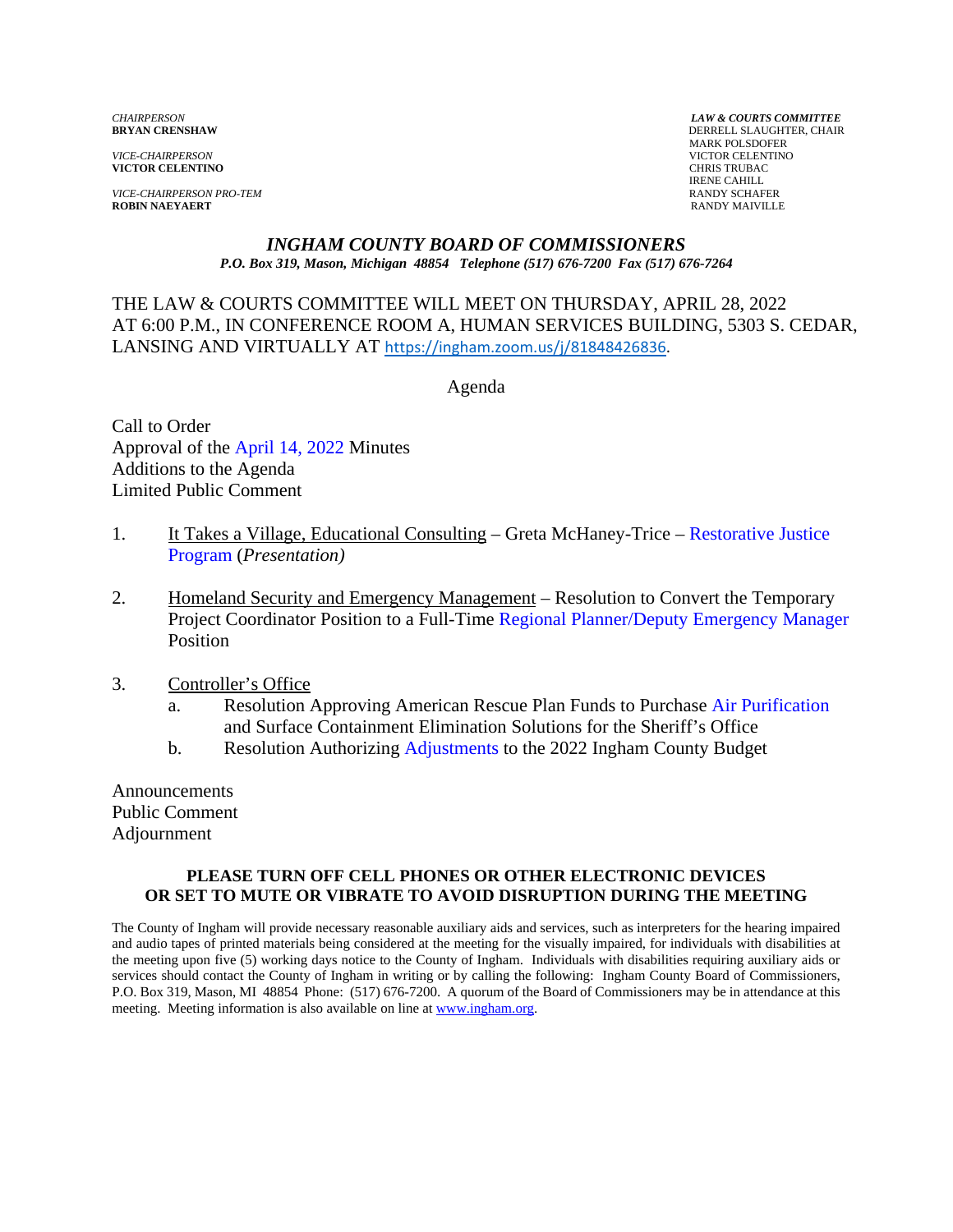#### LAW & COURTS COMMITTEE April 14, 2022 Draft Minutes

<span id="page-1-0"></span>

| <b>Members Present:</b> | Slaughter, Schafer, Cahill, Celentino, Polsdofer, Maiville, and Trubac.                                                                                                                                                          |
|-------------------------|----------------------------------------------------------------------------------------------------------------------------------------------------------------------------------------------------------------------------------|
| Members Absent:         | None.                                                                                                                                                                                                                            |
| <b>Others Present:</b>  | Commissioner Grebner, Commissioner Sebolt, Commissioner Crenshaw,<br>Sheriff Scott Wriggelsworth, Kelly Zurek, Ken Bellian, Scott LeRoy, Barb<br>Davidson, Bonnie Toskey, Gregg Todd, Teri Morton, Kylie Rhoades, and<br>others. |

The meeting was called to order by Chairperson Slaughter at 6:00 p.m. in Conference Room A of the Human Services Building, 5303 S. Cedar Street, Lansing, Michigan. Virtual Public participation was offered via Zoom at https://ingham.zoom.us/j/81848426836.

#### Approval of the March 31, 2022 Minutes

MOVED BY COMM. CAHILL, SUPPORTED BY COMM. MAIVILLE, TO APPROVE THE MINUTES OF THE MARCH 31, 2022 LAW & COURTS COMMITTEE MEETING.

#### THE MOTION CARRIED UNANIMOUSLY.

Additions to the Agenda

None.

Limited Public Comment

### MOVED BY COMM. SCHAFER TO CONSIDER THE RESOLUTION TO AUTHORIZE CONTROLLER/ADMINISTRATION TO IMMEDICATELY PURSUE A JAIL/MEDICAL PROVIDER THAT WILL ADDRESS THE CORRECTIONAL FACILITY'S CRISIS.

#### THE MOTION FAILED DUE TO LACK OF SUPPORT.

Kelli Zurek, Corrections Health Administrator, stated that the Jail Medical Clinic was down three nurses and have only one nurse to work the day shift, and one to work the night. She further stated that one medication passer quit that week, and the provider would be leaving shortly as well.

Ms. Zurek stated that she would also be resigning on June 3, 2022. She further stated that the County was faced with a huge risk, as there are 67 patients that have not been seen by a healthcare provider.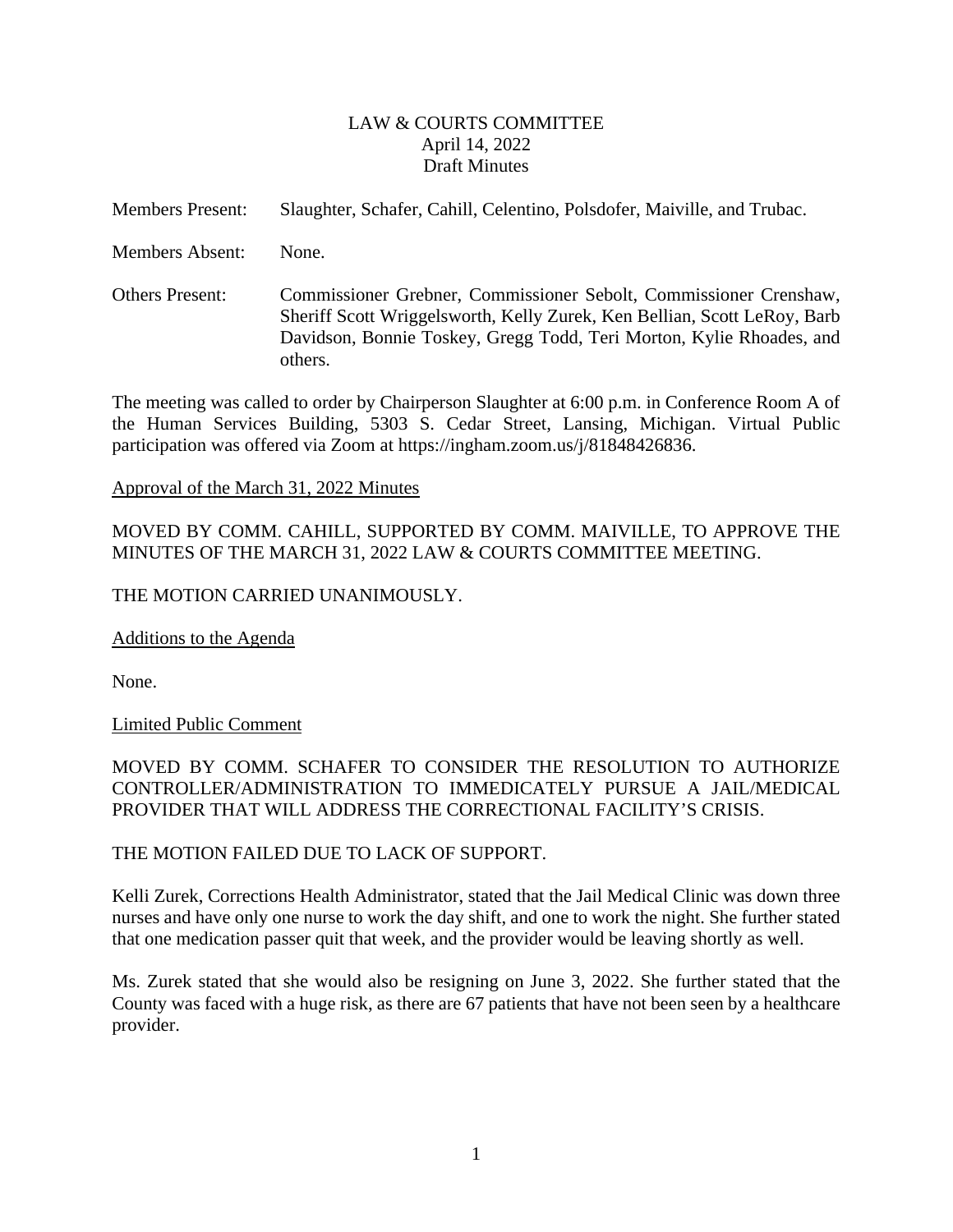Ms. Zurek stated that the Clinic received complaints daily from inmates having not received necessary care, and currently had 80 unaddressed communications from the inmates. She further stated that the Jail Medical cannot continue to run, and something is going to happen.

Ms. Zurek stated that she has personally gone in to work until 3 a.m. to cover the gaps in care and still is only paid for 40 hours a week to complete 60 to 70 hours of work a week. She further stated that it is one of the many reasons that she had decided to resign and encouraged the Law and Courts Committee to take the inmates into consideration.

Sheriff Scott Wriggelsworth, Ingham County Sheriff, provided written statement regarding the Jail Medical issue. The statement is included in the minutes as Attachment A.

MOVED BY COMM. SCHAFER, SUPPORTED BY COMM. MAIVILLE, TO APPROVE A CONSENT AGENDA CONSISTING OF THE FOLLOWING ACTION ITEMS:

- 1. Prosecuting Attorney's Office Resolution to Honor Joseph B. Finnerty of the Ingham County Prosecutor's Office
- 2. 9-1-1 Dispatch Center Resolution to Approve the Disposal of County-Owned Surplus Property
- 3. Law & Courts Committee Resolution to Submit to the Electorate a Juvenile Justice Millage Renewal and Restoration Question

THE MOTION CARRIED UNANIMOUSLY.

THE MOTION TO APPROVE THE ITEMS ON THE CONSENT AGENDA CARRIED UNANIMOUSLY.

4. Controller's Office – Report from Correctional Medical Consultant

Gregg Todd, Controller, stated that he had history with Jensen Partners when he worked with Maryland Department of Health. He further stated that there had been great discussion with Jensen Partners over the past several months.

Dr. Ken Bellian, Jensen Partners Chief of Clinical Innovation, stated they had to consider an agnostic approach when reviewing the data. He further provided an overview of the executive summary and work plan.

Commissioner Schafer stated from his understanding some of the inmates have been at the Ingham County Jail for an extended amount of time due to COVID-19 delaying trial.

Sheriff Wriggelsworth stated that the number of inmates has decreased but the length of stay has increased significantly.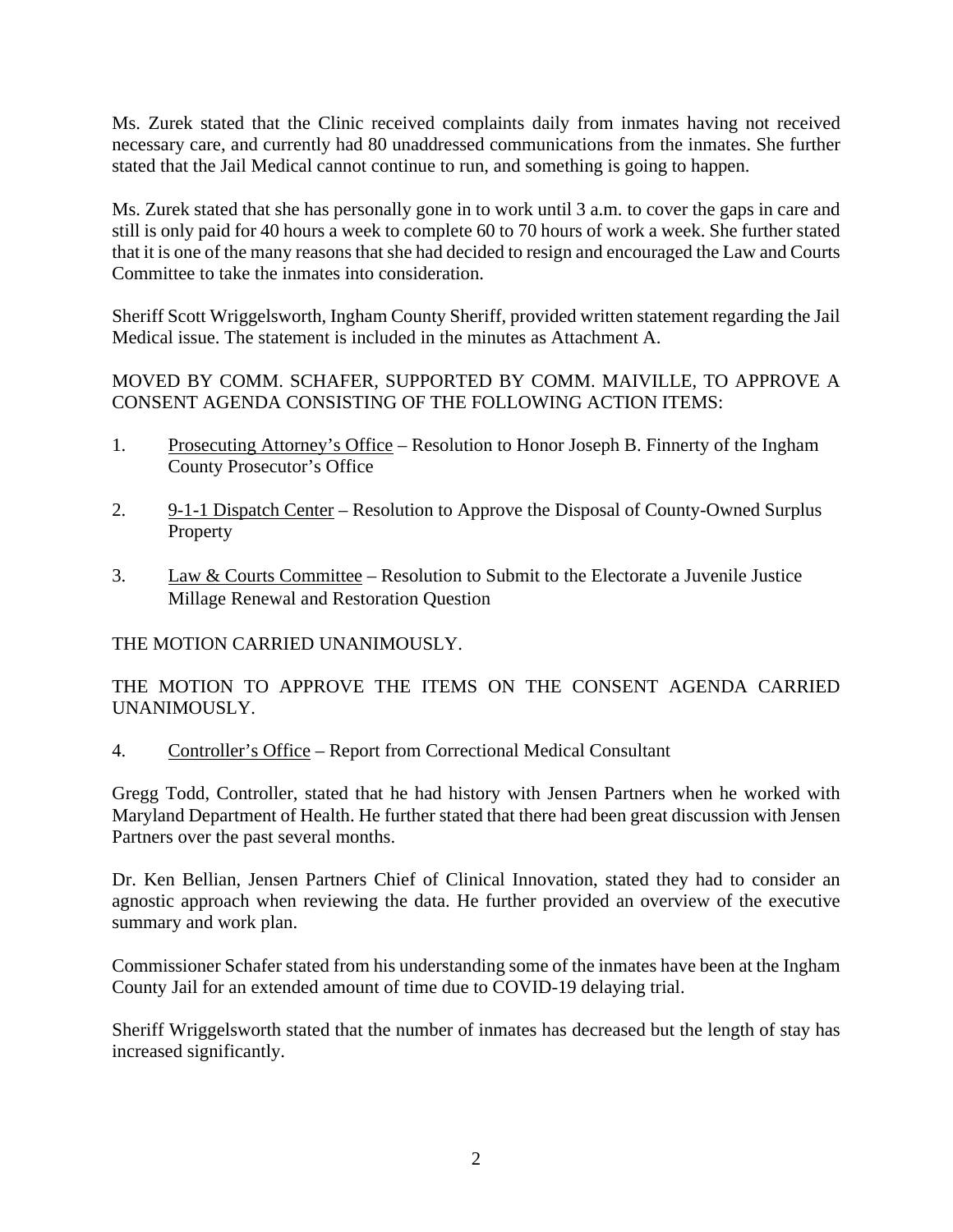Dr. Bellian stated that a number of factors had contributed to the longer length of stay. He further stated that a relatively healthy individual would still need to receive an annual check, and those who faced an illness such as high blood pressure or diabetes would need to be seen every six weeks for monitoring.

Dr. Bellian stated that the Jail population needed to be managed no differently than the average neighborhood. He further stated that a typical private practice providers see one patient every 40 minutes, in an eight hour day they could potentially see 10-15 patients.

Dr. Bellian stated that the Clinic staff is responsible for a large population, which continues to grow daily. He further stated that with limited staff and time in a day there unfortunately is a backlog that continues to increase.

Dr. Bellian stated that with the backlog some inmates leave the facility without ever receiving medical evaluation. He further provided an overview of the care model staffing scenarios with the most recent numbers associated with the positions.

Dr. Bellian stated that last year the Jail transferred roughly 200 patients, two thirds went by way of patrol car, to other medical care facilities for treatment. He further stated that on average the Corrections Officers are spending between 12-18 hours offsite for the transports.

Dr. Bellian stated that there are nine positions, some critical, that are not filled. He further stated that the employees that remain could not even complete the jobs necessary due to the roles that are not fulfilled.

Commissioner Sebolt asked for clarification on the shortages that are seen across health care systems as a whole.

 Dr. Bellian stated that there is no surprise that there is a staffing shortage. He further stated that many healthcare professions are leaving stressful positions or even the industry all together for positions that offer a more flexible schedule as well as extra benefits such as childcare, personal services and even discounts.

Dr. Bellian stated the vacancy rates prior to COVID-19 needed to be considered. He further stated that travel nursing is not a new concept; many hospitals utilized traveling nurses during flu season especially pediatric units.

Dr. Bellian stated it needed to be asked if they have the capacity to surge up in the coming years. He further stated that many facilities have the available beds and space but lack the staff.

Dr. Bellian stated that there are individuals out there who specialized in correctional care, but may not go by that title. He further stated that this type of care is no different than care that would be provided at an Urgent Care facility.

Commissioner Cahill asked if the new Jail layout was set up better than the current facility.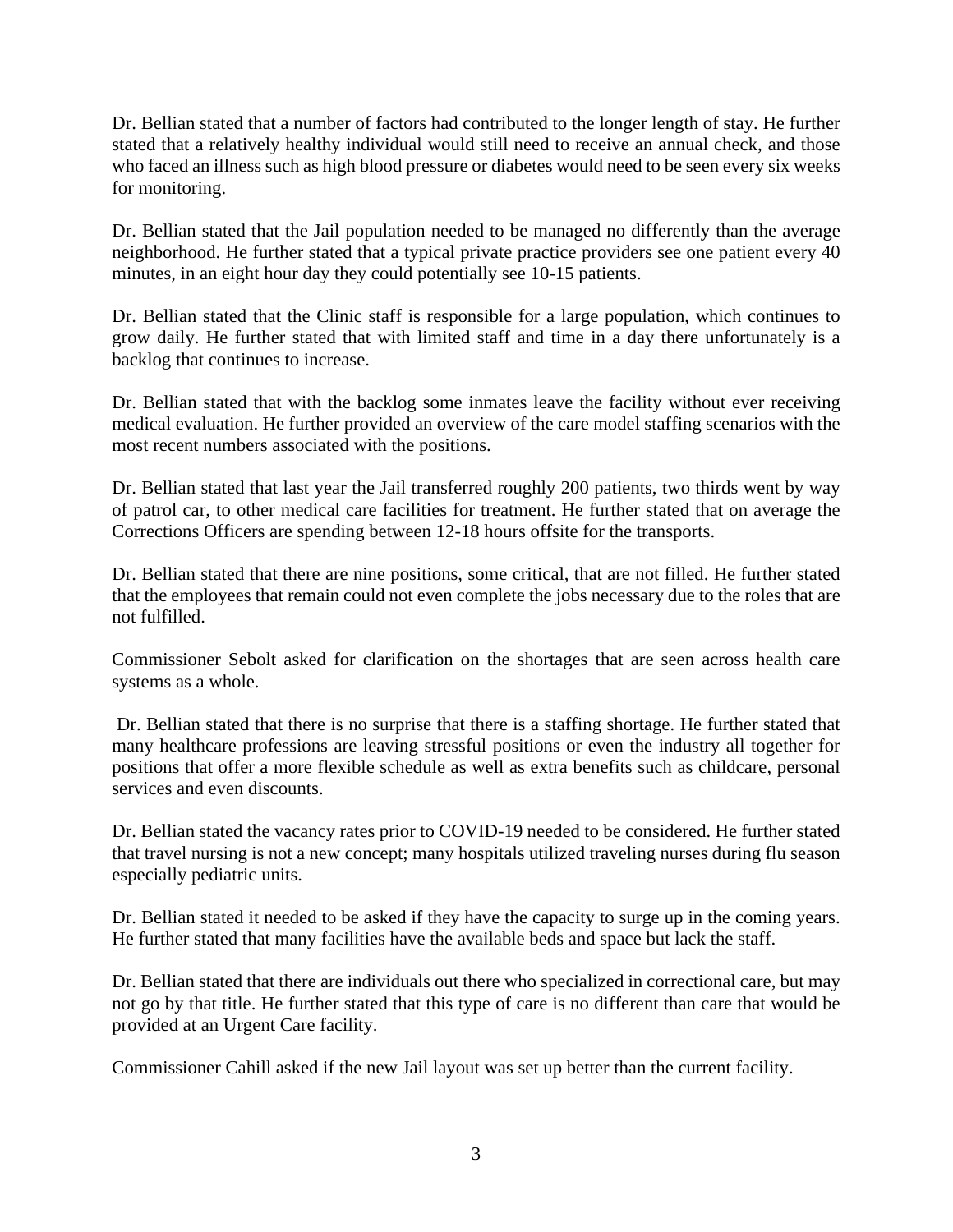Commissioner Celentino left at 6:41 p.m.

Dr. Bellian stated that flow of the new facility is top notch, and provides safety for both employees and the inmates. He further stated that he would recommend the change management now so that the practices could be transitioned to the new facility.

Commissioner Cahill stated that homeless shelters have Sparrow and other care facilities come with a bus, and asked if a similar option had been considered. She further asked for clarification on if care outside of the facility could be better scheduled.

Dr. Bellian stated that most of the treatments are pre-scheduled, but some do come up on an ondemand basis. He further stated that the specialty clinic visits are distributed across specialties are few per year for a given specialty.

Commissioner Celentino returned at 6:43 p.m.

Dr. Bellian stated that virtual appointments should be considered as an option for instances that allow, such as follow up appointments.

Commissioner Polsdofer stated that the Sheriff had communication with Sparrow throughout last summer and fall, however the previous CEO had resigned. He further stated that it might take some time to see any new collaboration with Sparrow until an established CEO is in place.

Dr. Bellian stated that there had been recent conversation with Sparrow and had received interest in a partnership. He further stated that it is not ideal for Sparrow's internal security to have an inmate on site, and it was in their best interest to minimize the amount of individuals who are taken to the emergency room.

Commissioner Polsdofer asked if the direction of the conversations was to have staffing of on site medical staff at the Jail.

Dr. Bellian stated that they were looking to have individuals within the jail. He further stated that for an immediate solution, a Request for Proposal (RFP) should be created and distributed to gauge responses for a long-term provider.

Dr. Bellian stated that there have been conversations with Sparrow as well as a national company that is providing care inside of Sparrow's Emergency Department. He further stated that the conversations had concluded that they would like to extend past the budget to fill the gaps before reaching the ideal care model.

Dr. Bellian stated that the company could be considered for a long term care contract.

Commissioner Polsdofer asked for clarification on the timeline to receive a proposal from Sparrow. He further stated that it had been stressed that the County is down another third of the staff as of June.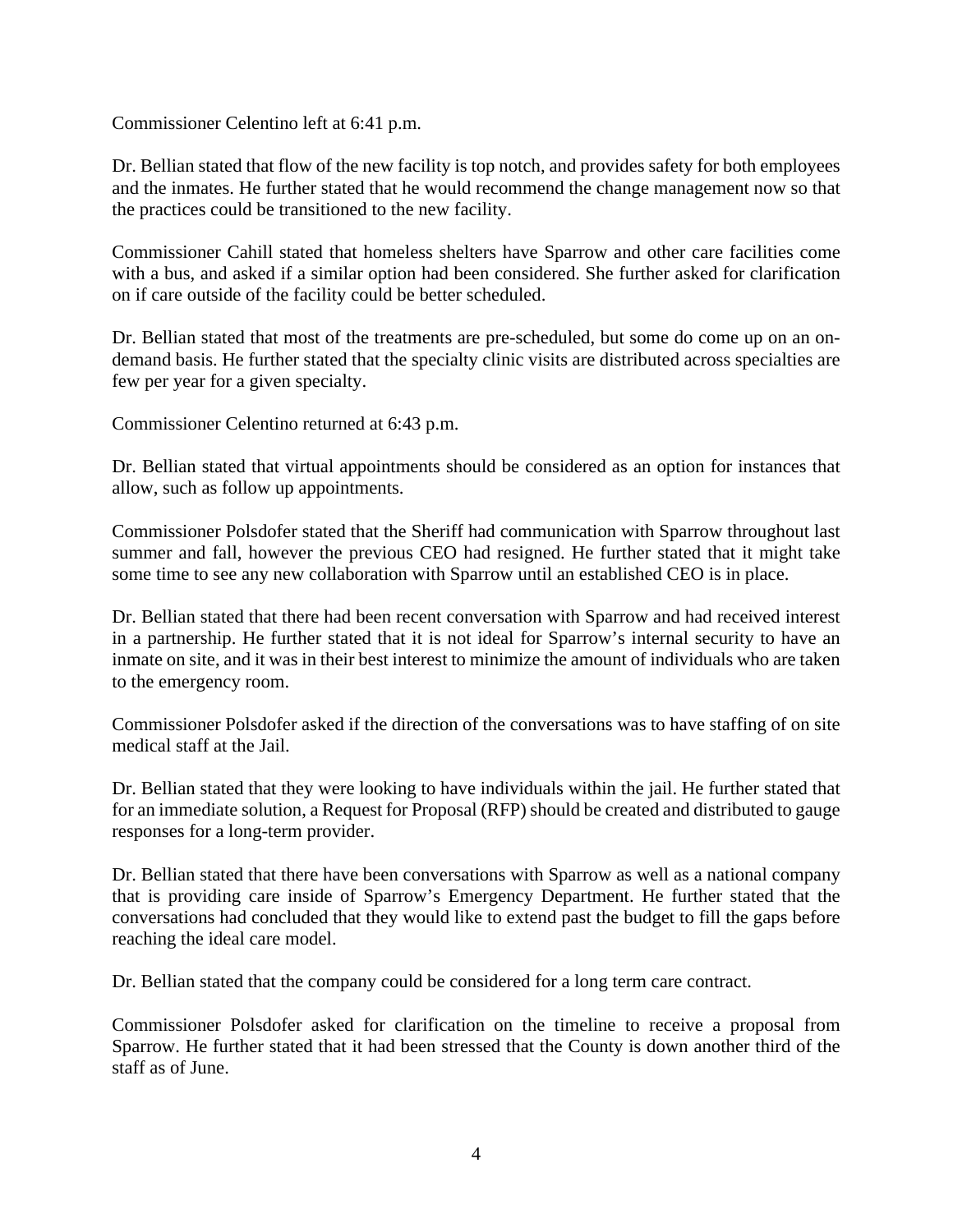Commissioner Polsdofer asked if the process could be expedited to receive a response by May 1, 2022. He further stated he believed that a full RFP for services and determine what the appetite is on the services and dollar amounts associated with each.

Commissioner Polsdofer stated that the data would give the Board of Commissioners information to review as they get into the 2022 budget cycle.

Dr. Bellian stated that Sparrow understands the sense of urgency and has large staffing contracts and could potentially expand the staff and move them over to Corrections. He further stated that it could be a parallel process while the RFP was distributed for a long-term care provider.

Dr. Bellian stated that the current process of care from the Sheriff's Office and Health Department was not working and would not for a number of reasons. He further stated that the options include going to a public private partnership or a third party entity correctional care provider.

Dr. Bellian stated that there are advantages and disadvantages to both solutions. He further provided an overview of the risk implementation.

Dr. Bellian stated it would be a little more difficult to negotiate with a third party, as they are not as flexible with that they are or not willing to do. He further stated a local partnership would be easier to negotiate as they are already utilized and part of the community.

Commissioner Polsdofer asked if Dr. Bellian was aware of any service-based public-private partnerships that are functioning anywhere else.

Dr. Bellian stated that there are a variety of models throughout Michigan. He further stated that some have contracted care out to large corporations, while others handle care internally or utilize a local partnership.

Dr. Bellian stated that they would hear pros and cons from each situation and often hear that they approach changes over time. He further stated one of Jensen Partner's clients was switching over from a national third party to a local partnership in response to COVID-19.

Commissioner Celentino asked for clarification if there were only two options, either a public partnership or a national chain.

Dr. Bellian stated that the national chains are companies that focus on correctional care and are typically for-profit.

Commissioner Celentino asked if the public partnership included the continued talks with Sparrow. He further asked if McLaren Hospital had been considered.

Dr. Bellian stated that they had been considered but were not part of the primary focus. He further stated that they could be further considered with the RFP as the search for long term care.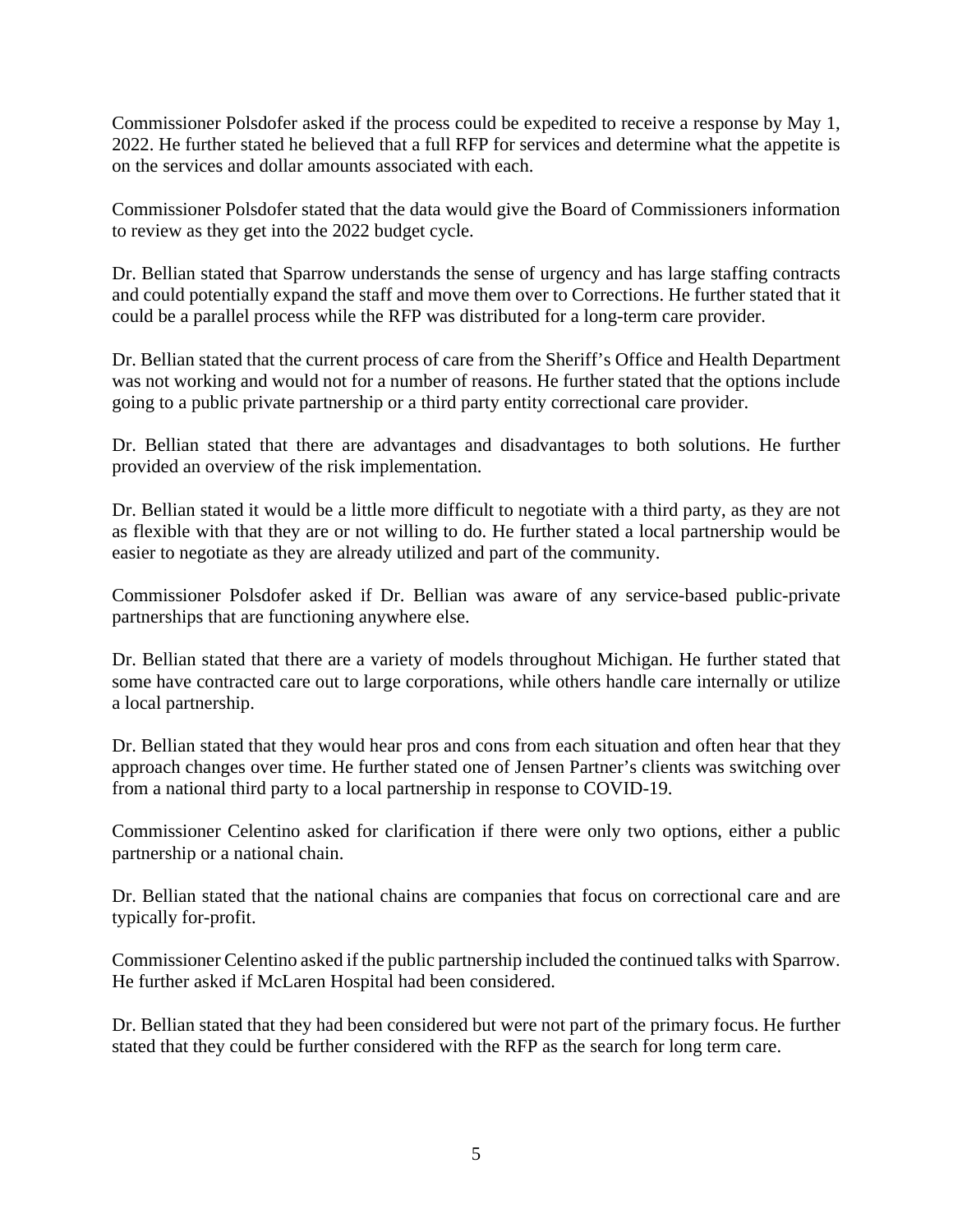Dr. Bellian stated that the majority of inmates received care at Sparrow Hospital or Sparrow Clinics currently. He further stated that Sparrow also has a national company that is already staffing a number of their units who happen to have correctional care as part of their portfolio in California.

Commissioner Celentino asked for clarification if an RFP is still needed if a partnership with Sparrow is reached.

Mr. Todd stated that it would be beneficial to still complete an RFP unless an agreement with Sparrow and their contractors is reached that works for Ingham County. He further stated that the County would like to build a new model of care and the RFP would allow them to create that.

Mr. Todd stated that Sparrow or another local provider might be the answer to providing the care in the long run. He further stated that the RFP would allow them to tailor the needs to exactly what they are looking to provide at the Justice Complex.

Commissioner Celentino stated be believed there could be a successful partnership with local providers and would much rather see that happen over a national company.

Dr. Bellian stated that there would be nothing wrong with even collaborating with both local providers and a national organization to provide different services.

Commissioner Celentino stated that McLaren has a new facility and may have the capacity to become more involved.

Commissioner Polsdofer asked if the RFP could be tailored to identify the needs of service as well as the staffing levels. He further asked if it could be determined once the proposals are received if they would be a standalone provider or if the public-private partnership scenario would be needed.

Mr. Todd stated that the County would dictate what the service and care level would be and would negotiate once proposals were received. He further stated the important part to remember is that the RFP process does take time and the County does not have a lot of time.

Mr. Todd stated they would like to continue discussion with local providers to get something in the works soon. He further stated that they would like to work with someone local immediately and then continue to work on finding the long-term solution developed.

Commissioner Polsdofer asked if the development of the RFP would align with the budget process.

Dr. Bellian provided a high-level overview of the proposed timeline. He further asked for clarification on the financial timeline that the Law  $\&$  Courts Committee would like to have considered.

Commissioner Polsdofer stated that he would like to see the RFP expedited to happen within weeks. He further stated that local healthcare providers and even national organizations have been through similar processes before.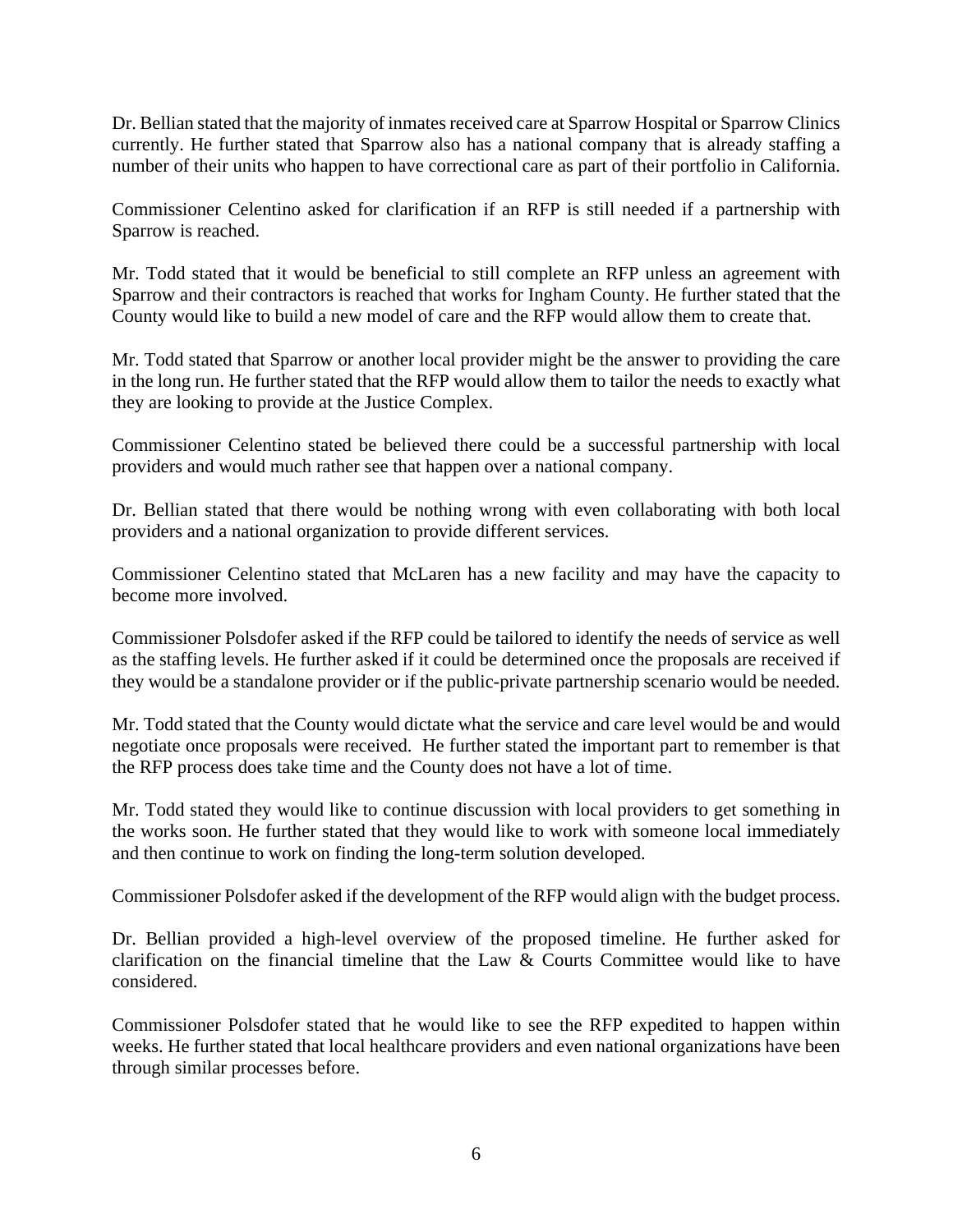Dr. Bellian stated that an RFP could be out fairly soon, but a wide window for negotiation had been included in the proposed timeline. He further stated that depending on who was awarded the RFP, it could be a cookie cutter scenario without much negotiation.

Dr. Bellian stated that he believed that the process could be completed before October.

Mr. Todd stated that it is a fairly lengthy process but would have a better idea when bids are received by mid June or July.

Teri Morton, Deputy Controller, stated that the budget requests are due by May. She further stated that based on the current budget and what had not yet been filled they could create an estimated budget based on the care model.

Dr. Bellian stated that in regards to staffing, they have had communication to determine the most up to date numbers that could be rolled into the budgeting. He further stated that having that in mind would allow them to determine the administrative fees that are being tacked on during negotiations.

Commissioner Maiville stated that the County does need to accelerate the RFP. He further stated that it needed to be noted that public-private partnership is different from past discussion of privatization which received a lot of resistance.

Commissioner Maiville stated that in the spirit of Commissioner Schafer's resolution that was not previously acted on, the County has a real crisis for an immediate solution that cannot be ignored. He further stated that the County does not need the opportunity for Geoffrey Fieger to file another lawsuit against it.

Commissioner Cahill asked if it was believed that some employees, who had previously resigned, would return.

Mr. Todd stated that there are 41 vacancies in the Health Department, and backfilling the five vacancies would be no problem.

Dr. Bellian stated that individuals leave when the situation becomes tumultuous, but believed that some may consider returning when they see the change. He further stated that they had considered the management in several various ways after receiving feedback.

Commissioner Polsdofer stated that Linda Vail, Health Officer, had noted in previous discussions that all existing Jail Medical staff would be allowed lateral transfers within the Health Department.

Commissioner Trubac stated that the RFP process is great and expressed that the public-private partnership was his preferred route to take. He further stated that this is an immediate crisis, and asked if there was an actionable suggestion for relief.

Dr. Bellian stated that they had actively been talking to vendors for immediate relief.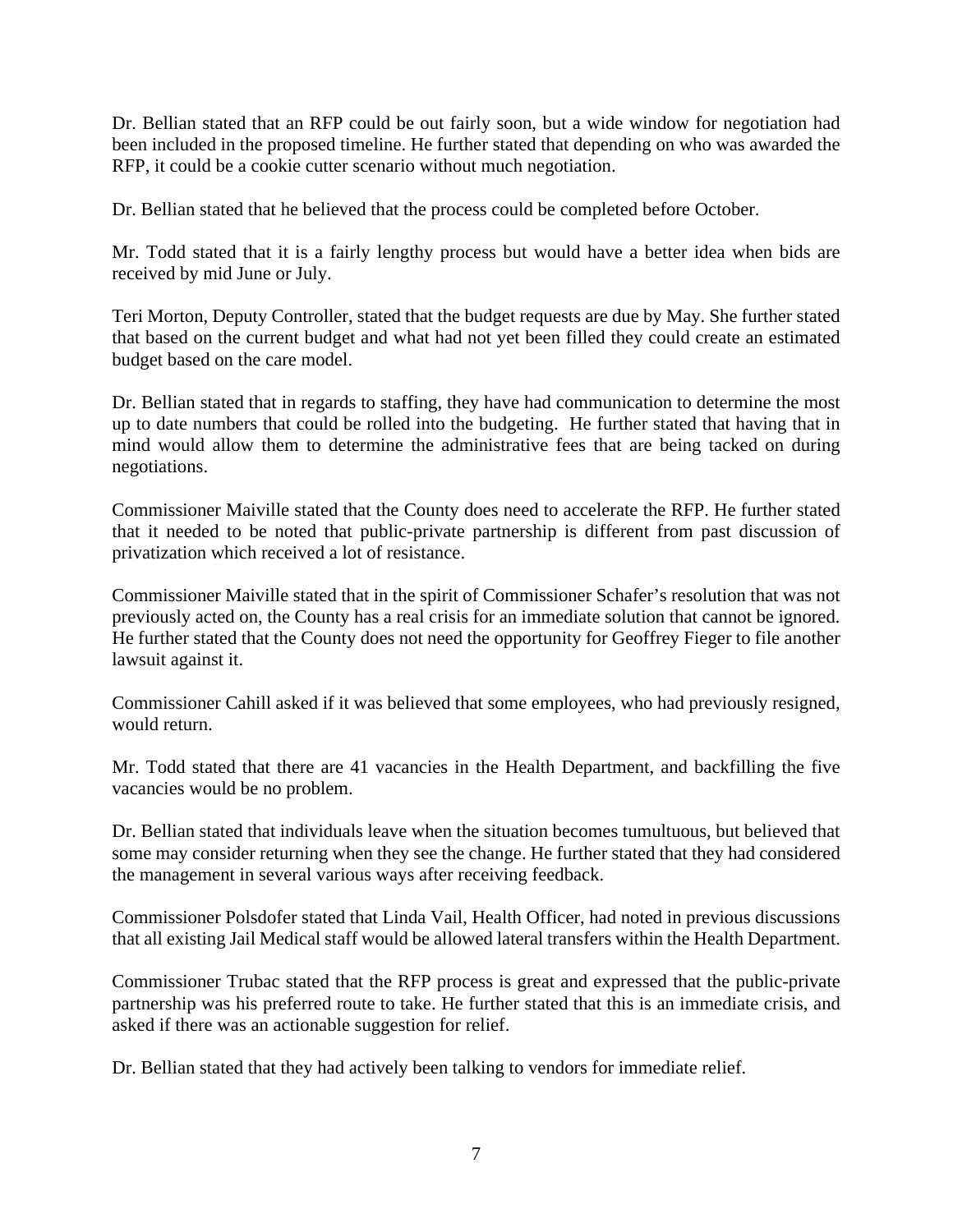Mr. Todd stated that while discussion has occurred they do not have permission or guidance. He further stated that the actionable step would be Commissioner Schafer's resolution that outlines and gives permission for the Controller to negotiate the immediate staffing needs.

Commissioner Trubac asked Mr. Todd if he was still in need of an action from the Board of Commissioners in order to do anything that would provide relief, such as a partnership with Sparrow to some capacity.

Mr. Todd stated confirmation that an action was still needed from the Board of Commissioners.

Commissioner Trubac stated he wondered if a motion could be in order to allow the Controller to take action.

Commissioner Celentino asked for clarification on the immediate staffing that had been presented in the presentation.

Mr. Todd stated that the immediate staffing listed in the presentation included suggestions on who they could potentially collaborate with. He further stated that preliminary conversations have occurred but have not finalized anything for the gap period until a contract is reached through the RFP process.

Commissioner Celentino asked for clarification on the length of the gap that is expected.

Mr. Todd confirmed that they are looking at no more than a six-month gap.

MOVED BY COMM. POLSDOFER, SUPPORTED BY COMM. MAIVILLE, TO CONSIDER THE RESOLUTION TO AUTHORIZE THE CONTROLLER/ADMINISTRATION TO IMMEDIATELY PURSUE A JAIL/MEDICAL PROVIDER THAT WILL ADDRESS THE CORRECTIONAL FACILITY CRISIS.

The resolution as introduced is included as Attachment B.

Commissioner Sebolt stated that he is not on the Law and Courts Committee and is unable to vote, however he was concerned that the last be it resolved clause gives the Controller the authority to enter any contract for six months. He further stated he believed it would be unlikely that the Controller would be able to present a contract that it is ready to go by the full Board of Commissioners on April 26.

Commissioner Sebolt stated his preferred route would be for the Committee to provide the Controller with guidance, and make a motion for the Controller to bring a recommendation to the Board of Commissioners.

Ms. Morton stated that she would also suggest a motion for the Controller to present a recommendation to the Board of Commissioners.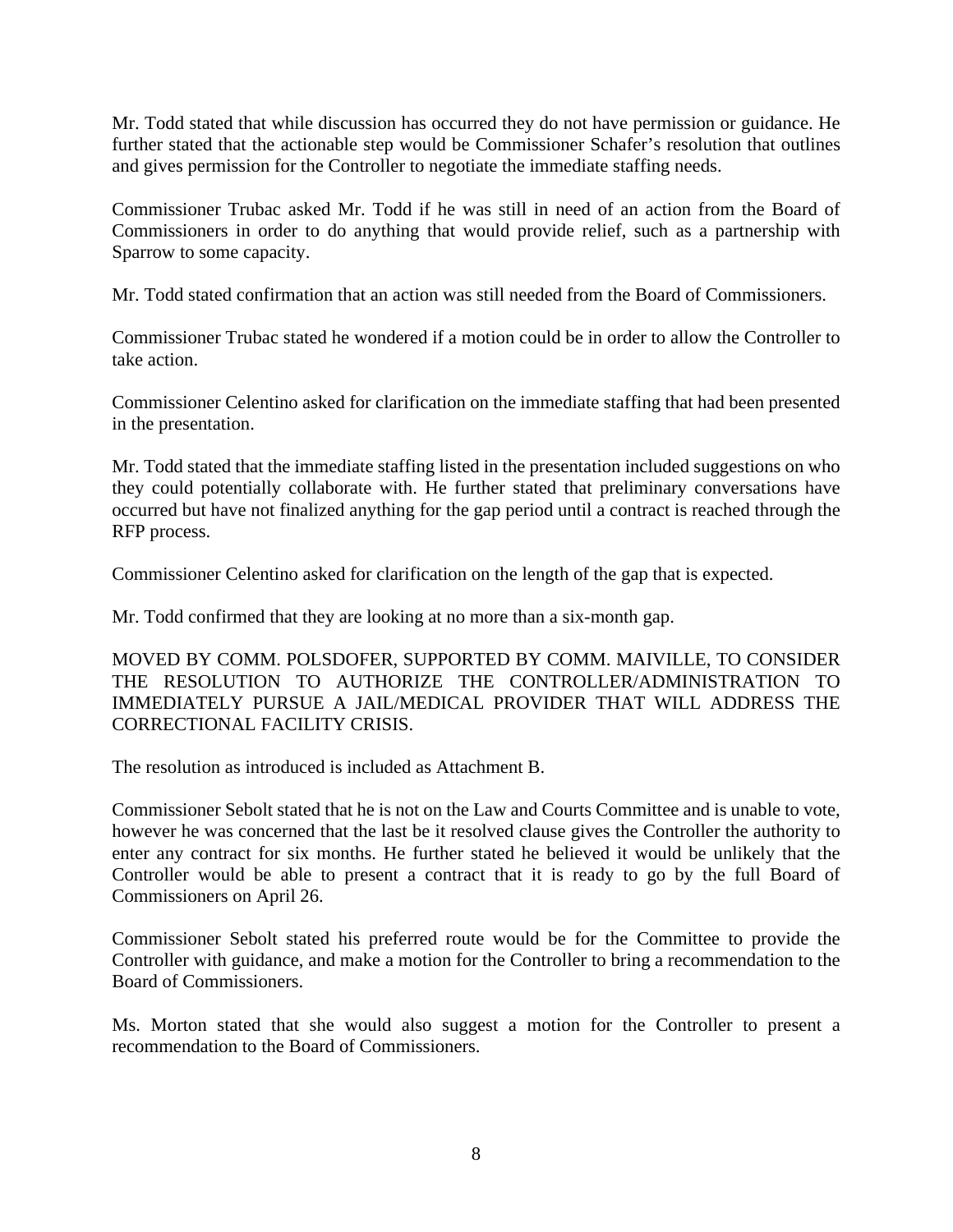Commissioner Grebner stated that the situation was believed to be an emergency, and it is not a good option to have the Board of Commissioners locked in on the process, as it would inevitably bring further delays. He further stated that his preference would be to provide the Controller with sufficient authority to move forward with a contract and bring it back to the Board of Commissioners.

Commissioner Grebner stated that the crisis could not wait for the fullness of the process. He further stated this is providing administrative advice, he believed it is a real crisis and the nature of the crisis placed inmates' lives and health at risk.

Commissioner Grebner stated that if an inmate's life is forfeited or severely disabled, and it occurred because the Board of Commissioners had not acted on a set of procedures, then a Federal Judge might determine that it is a Jury question. He further stated that be believed the Board of Commissioners is getting close to that edge and would recommend giving the Controller the direction to spend a given amount of funds to act quickly upon.

Commissioner Grebner stated that he believed the Law and Courts Committee would not want to tell the Controller that he had the authority to negotiate, but rather the Controller has the ability to approve and implement a contract that would then be brought back to the Board of Commissioners.

Commissioner Schafer stated that the crisis bothered him a great deal; he had created the resolution in hopes that it would be adopted to get things moving. He further stated that he had 100% faith in the Controller to negotiate and sign a contract on behalf of the Board of Commissioners for immediate relief.

Commissioner Celentino stated that the resolution presented by Commissioner Schafer did not give the Controller any direction in regards to the information on public-private partnership or a third party organization. He further stated that he could not support the resolution as it was presented as-is.

Commissioner Trubac asked about the likelihood that the solution would be a third party provider that specializes in correctional care.

Mr. Todd stated that they had not had any conversation yet with a third party provider.

Commissioner Trubac asked if there would be a way to amend the language to specify that the Board of Commissioners would not want to give the okay to enter into an agreement with such a company and that they are interested in exploring private-public partnerships.

Chairperson Slaughter asked Commissioner Trubac if he was recommending a motion to amend the resolution.

Commissioner Schafer stated if he recommended a motion then it would not be considered a friendly amendment.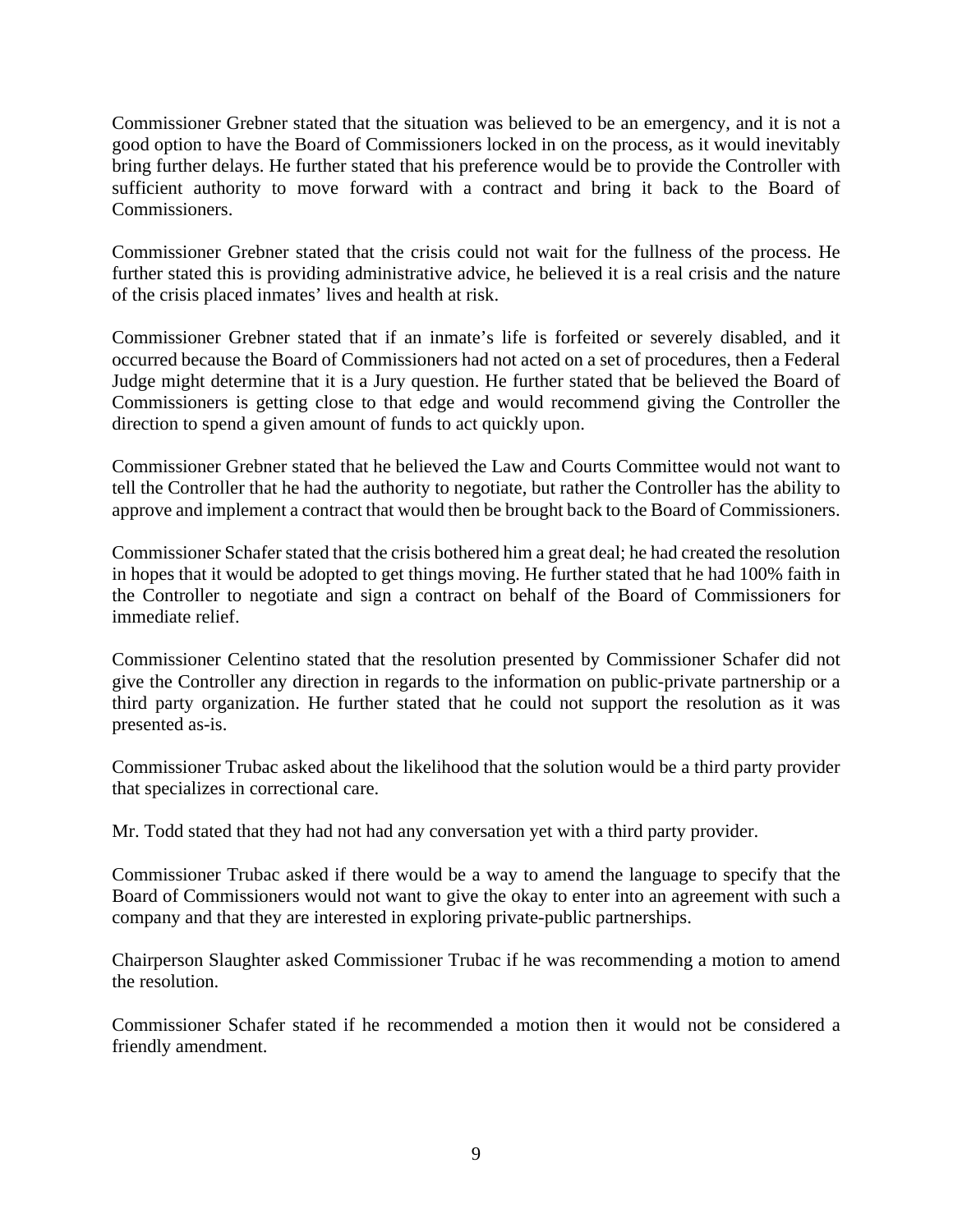MOVED BY COMM. TRUBAC TO ADD LANGUAGE TO INDICATE THAT THE COMMITTEE DOES NOT WISH TO ENTER INTO AN AGREEMENT WITH A THIRD PARTY SPECIALIZING IN CORRECTIONAL CARE AND THAT THE COMMITTEE IS INTERESTED IN EXPLORING AN ARRANGEMENT AS PREVIOUSLY DESCRIBED AS A PUBLIC-PRIVATE PARTNERSHIP.

THE MOTION DIED DUE TO LACK OF SUPPORT.

Commissioner Sebolt stated even if the Committee does adopt the resolution, the Controller would not have the authority to take action until the resolution was presented to the full Board of **Commissioners** 

Commissioner Schafer stated that the resolution clearly stated a contract for six months which is an immediate short term solution, and believed that it addressed the concerns. He further asked Dr. Bellian what his feedback was in regards to what would be appropriate.

Dr. Bellian stated that his recommendation was to proceed with a local private partnership, which would ideally be a long term solution. He further stated for immediate relief, they recommended contacting local providers and companies that provide within the area.

Dr. Bellian stated he would be reluctant to dismiss the third party providers in the event that they could not receive the immediate staffing need from the local providers.

Commissioner Celentino stated that as Commissioner Sebolt mentioned, the Controller needs direction and has already had discussion. He further asked by the Law and Courts Committee could not just provide the guidance, instead of the resolution, to keep negotiating.

Mr. Todd stated that the Controller's Office needed base guidance to continue discussion and bring a recommendation back to the Board of Commissioners as soon as possible.

Commissioner Crenshaw stated that he believed that the right direction would be to make a recommendation to the Controller to work on this instead of passing a resolution that had not been vetted by the legal counsel. He further stated that the Committee should be concerned about passing a resolution that had been fully reviewed by legal counsel.

Commissioner Grebner asked if the Controller has the ability to move forward with the Health Department and the Sheriff after the next Board of Commissioners' meeting. He further stated that there is not a problem with having the resolution vetted by legal counsel, as there is still time before the next Committee and Board of Commissioners meetings.

Commissioner Grebner stated that if it is believed to be an emergency, the Controller should have the authority to move funds and sign a contract the day after the Board of Commissioners meeting.

Commissioner Polsdofer stated that the feasible step would be to pass the resolution and make running changes at the Finance Committee meeting based on the feedback from legal counsel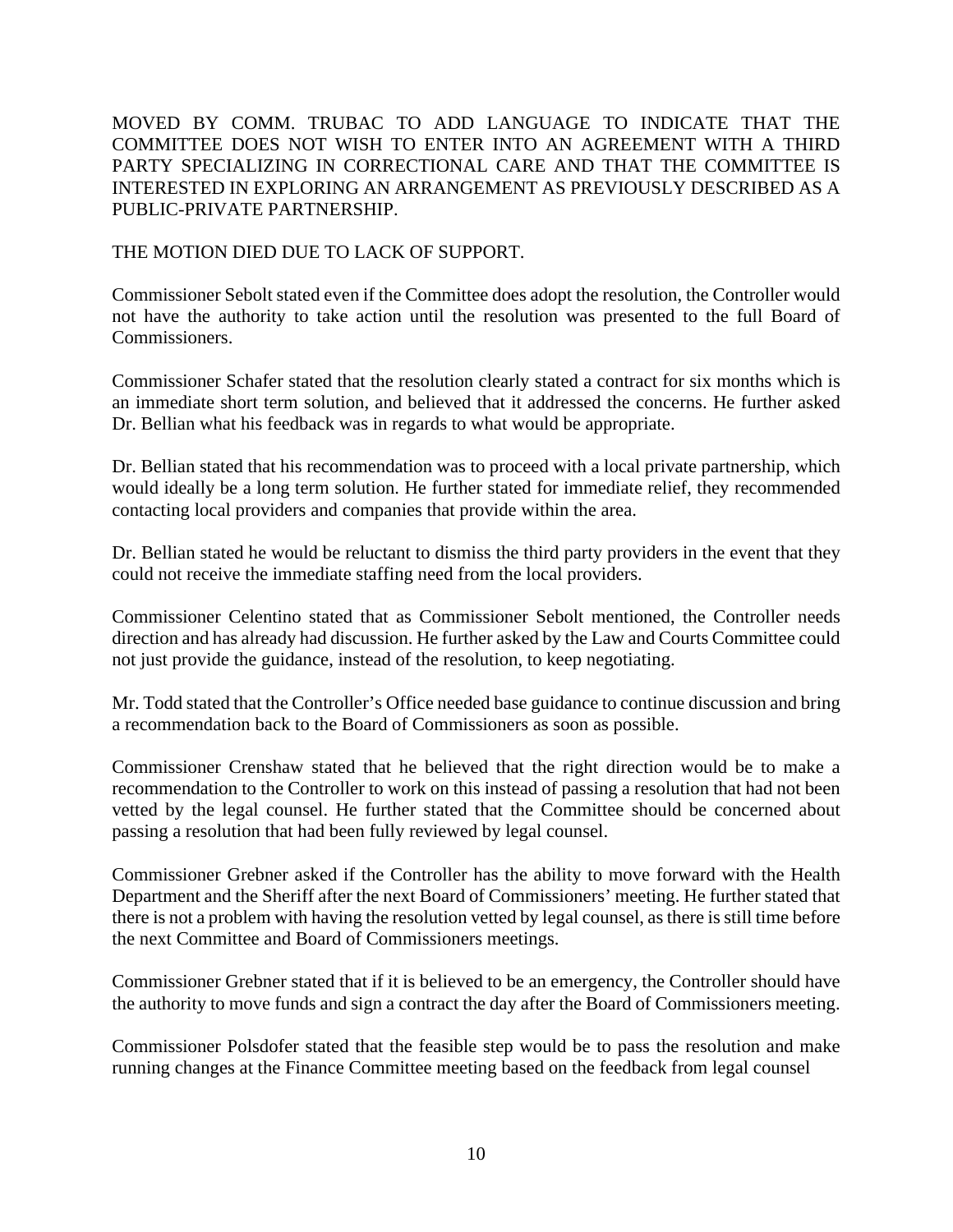before it would be presented to the full Board of Commissioners. He further stated in terms of the long-term RFP, it needed to be tailored around the service needs and directed towards one option.

Commissioner Schafer stated that his intention for the resolution was for immediate action necessary so that the Controller and staff could make phone calls promptly. He further stated that the consequences of not acting would be too severe, and he would not be able to defend the Board of Commissioners if there were ever be an issue.

Commissioner Trubac stated that he would be willing to support the language. He further stated that he could not vote against it, as it is a crisis that is bordering on inhumane.

Ms. Morton stated that her suggestion would be for the Controller to present a resolution to the Finance Committee in the spirit of the discussion held at the Law and Courts Committee that way it could be placed in correct format and reviewed properly. She further stated that if Commissioner Schafer's resolution were to pass, then a substitute could be presented to the Finance Committee.

Bonnie Toskey, County Attorney, stated that she had made a few editorial comments including that the Board of Commissioners would not be able to delegate on authority to the Controller as well intended as it may be. She further stated that the Controller could be assigned to address the current vacancies by taking action as necessary.

Commissioner Schafer stated that he would like to substitute the recommendations from legal counsel.

Commissioner Polsdofer stated that he would accept the amendments as friendly. Commissioner Maiville supported the friendly amendment.

WHEREAS, Ingham County has the moral and legal obligation to meet the needs of incarcerated people at the Sheriff Department **Jail** correctional facility; and

WHEREAS, a current and ongoing crisis exists in the ability to need for the County to provide a minimal level of service; and

WHEREAS, the County is at great liability risk; as well as the health of the incarcerated.

THEREFORE BE IT RESOLVED, that the Controller/Administrator is hereby directed to work in conjunction with the Sheriff and Health Officer to immediately **fill vacancies and** seek an arrangement with a Jail Medical provider as soon as possible **for board approval and ratification**.

THEREFORE BE IT RESOLVED, that the Controller/Administrator has authority to enter into such a contract for a period of 6 months **to temporarily fill vacancies and propose a longer term solution** on behalf of the Board of Commissioners.

This was considered a friendly amendment.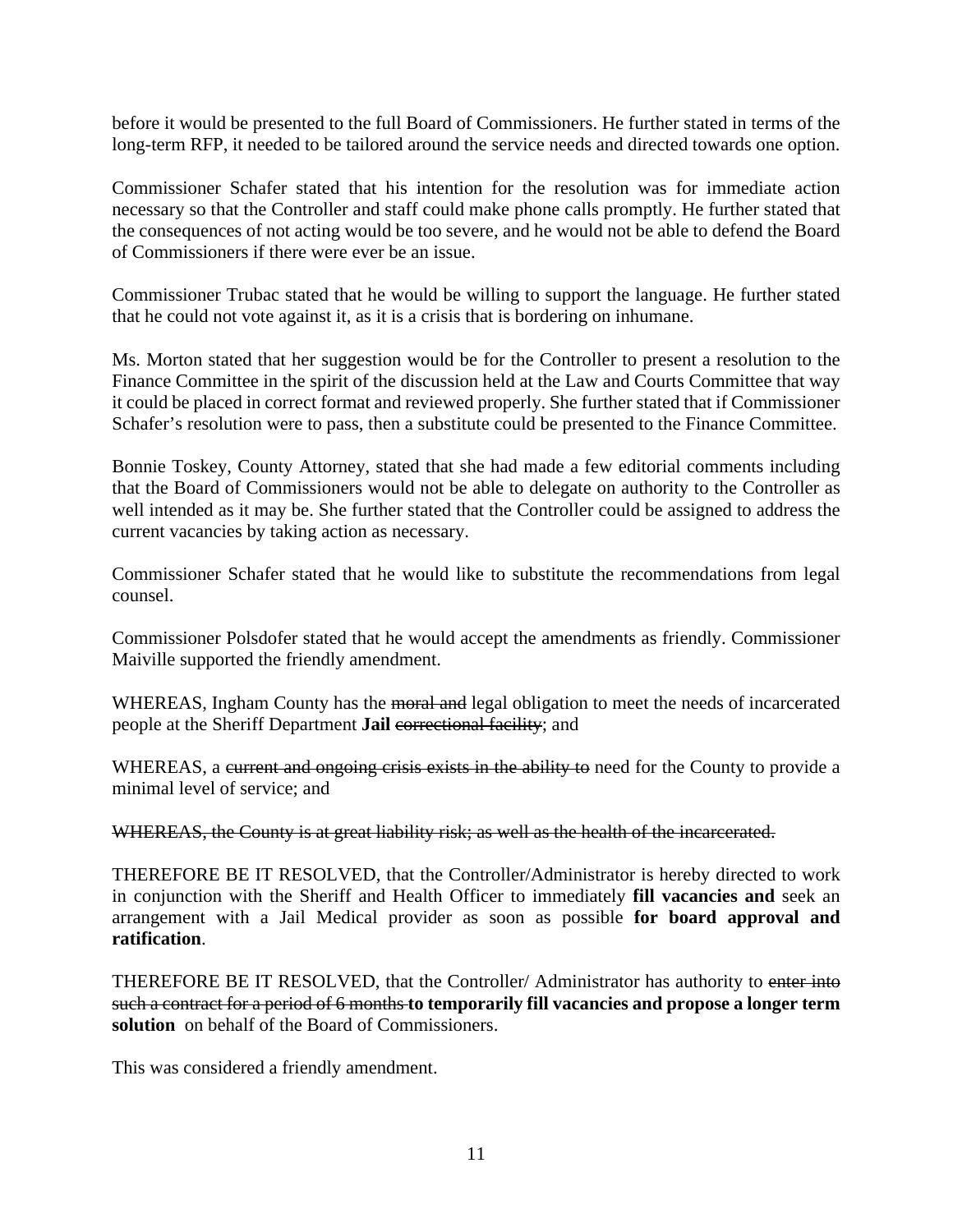### THE MOTION TO APPROVE THE RESOLUTION AS AMENDED CARRIED UNANIMOUSLY.

#### Commissioner Announcements

None.

#### Public Comment

Sheriff Wriggelsworth finished reading his statement on jail medical, the statement is provided in the minutes as Attachment A. He further stated that he promised the Board of Commissioners that he would dedicate whomever from the Sheriff's Office to meet with the Controller's Office and Jensen Partners to get an RFP out immediately.

#### **Adjournment**

The meeting was adjourned at 7:50 p.m.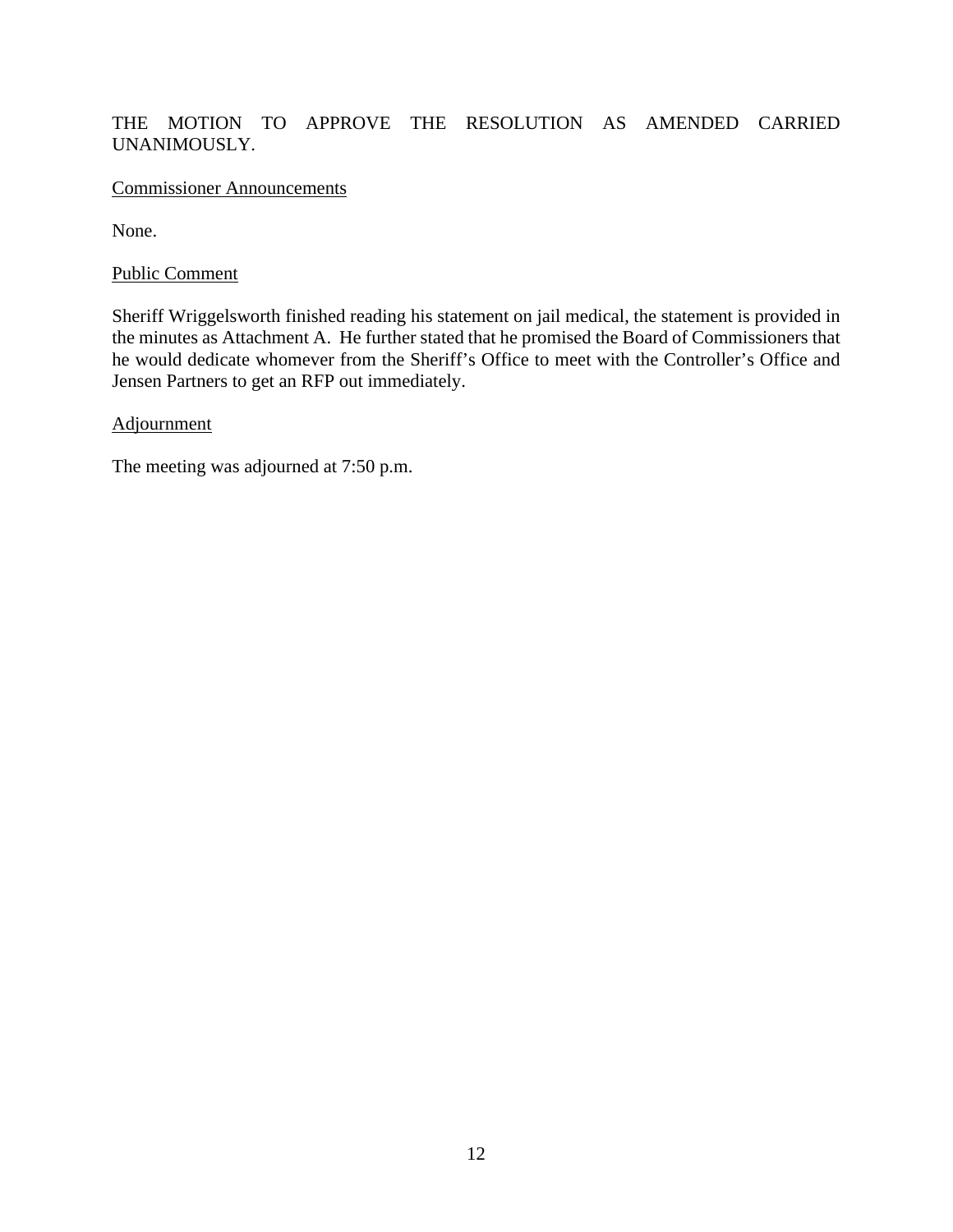Attachment A – Sheriff Wriggelsworth's Statement

Tonight, is an important night.

2 big decisions need to commence, one short term and one long term.

Jensen partners is going to report their findings and potential LONG term fixes for this decades long jail medical issue.

I applaud the thoughtful work of Jensen, and all that are involved with inmate medical care. Meaningful meetings, discussions, and data to support a "better way" in the future. This is not an easy or quick decision to make or implement.

The more pressing decision that needs to be made is immediate. The jail medical clinic that facilitates inmate health care, needs help now, right now, today.

Several unfilled positions remain. An NP just sent in her resignation effective May 6<sup>th</sup>, and the Corrections Health Administrator (AKA the boss) has resigned effective June 3rd. Not to mention Linda Vail wants her public health medical director, Doc Shoyinka (whose been assisting with JM admin duties) back full time. In essence, in a very short period of time, without immediate help, the clinic won't even be consistently staffed M-F 8-5. The fact that we are barely an 8-5 M-F clinic is astounding in and of itself. Not to mention only having 2 part time med passers at the moment, lose one........check that, I just got notice today we lost one of the 2, she will only pass meds 1 maybe twice a week, not normal 6-7 beginning in May. We have to have a plan for what we KNOW will happen in a few short weeks.

When I speak to other Sheriffs, they are shocked at our current set up.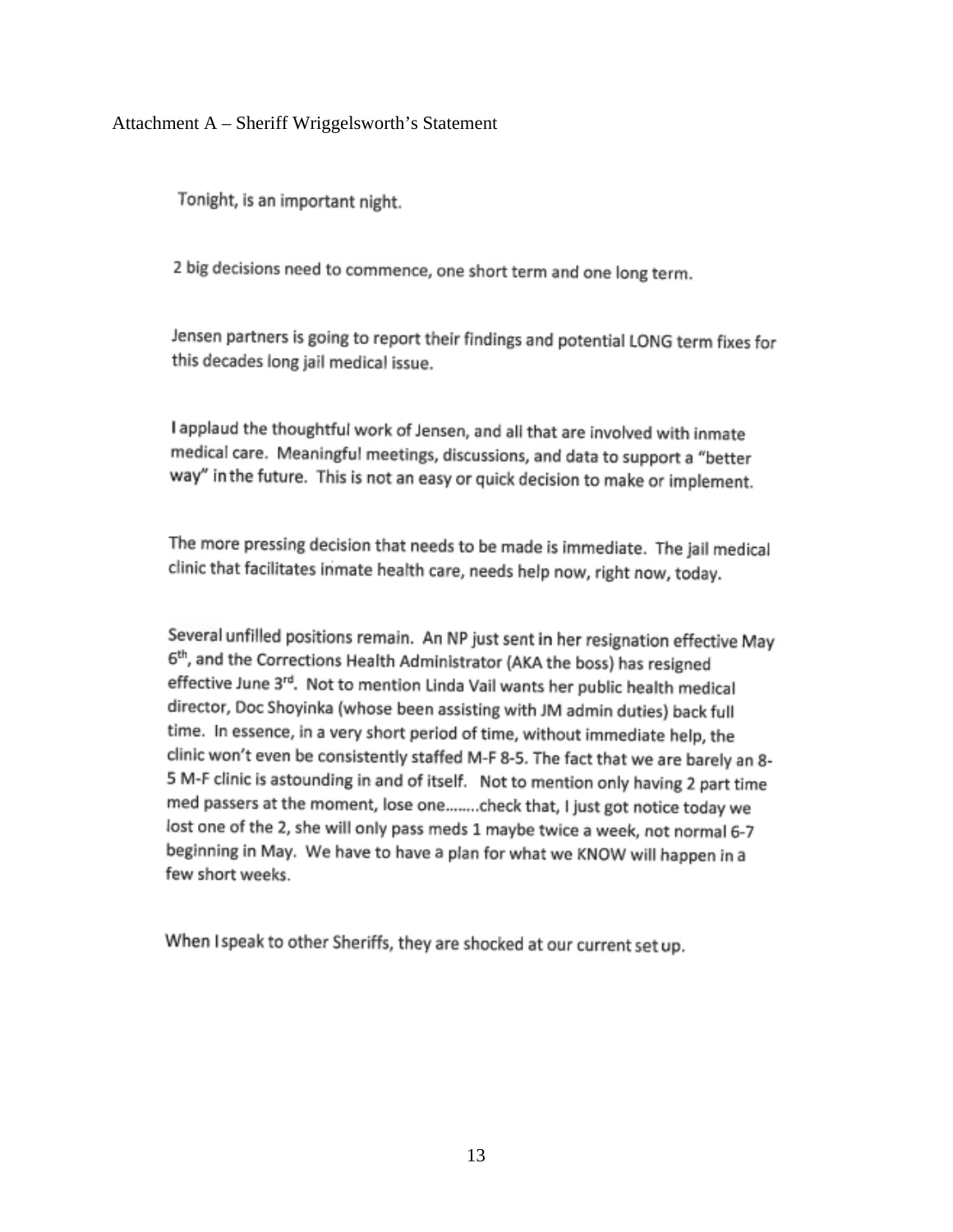The past several years I requested several times thru the powers that be to garner staff from other areas in the HD to help, which we have learned is complicated in light of funding sources. 3 weeks ago, I again requested short term help in jail medical, this time thru the board and Committee chairs. I heard only from Controller Todd that Jensen reports to L&C on 4-14. Nothing from anyone else.

The answer simply can't continue to be "were trying."

Some on this board have questioned my intent ref the future of jail medical. All I am trying to do is get more consistent, routine, and professional IN FACILITY medical care for inmates. Believe it or not, my desire is truly that pure.

Inmates differ from the general public with regards to health care choices. We are their only choice. The general public have doctors, free clinics, redi-cares, hospitals, even 911. Again, inmates have only us to rely on. Ambulance calls, and hospital trips are NOT the answer, but seems to be the overwhelming choice for care, after hrs, weekends and holidays.

Jail medical needs help now, right now, not months from now.

Commissioners Grebner and Schafer, have stated often they have lived this issue as long as they have been on the board. 30+ years for both.

Jail medical employees, deputies, and inmates need help now. However this has to happen, and at whatever palatable political or financial cost. We need to present our Jail Medical opportunity to prospective providers immediately.

The jail-medical clinic needs help now, right now, today. We plead that you will be prepared to act right away.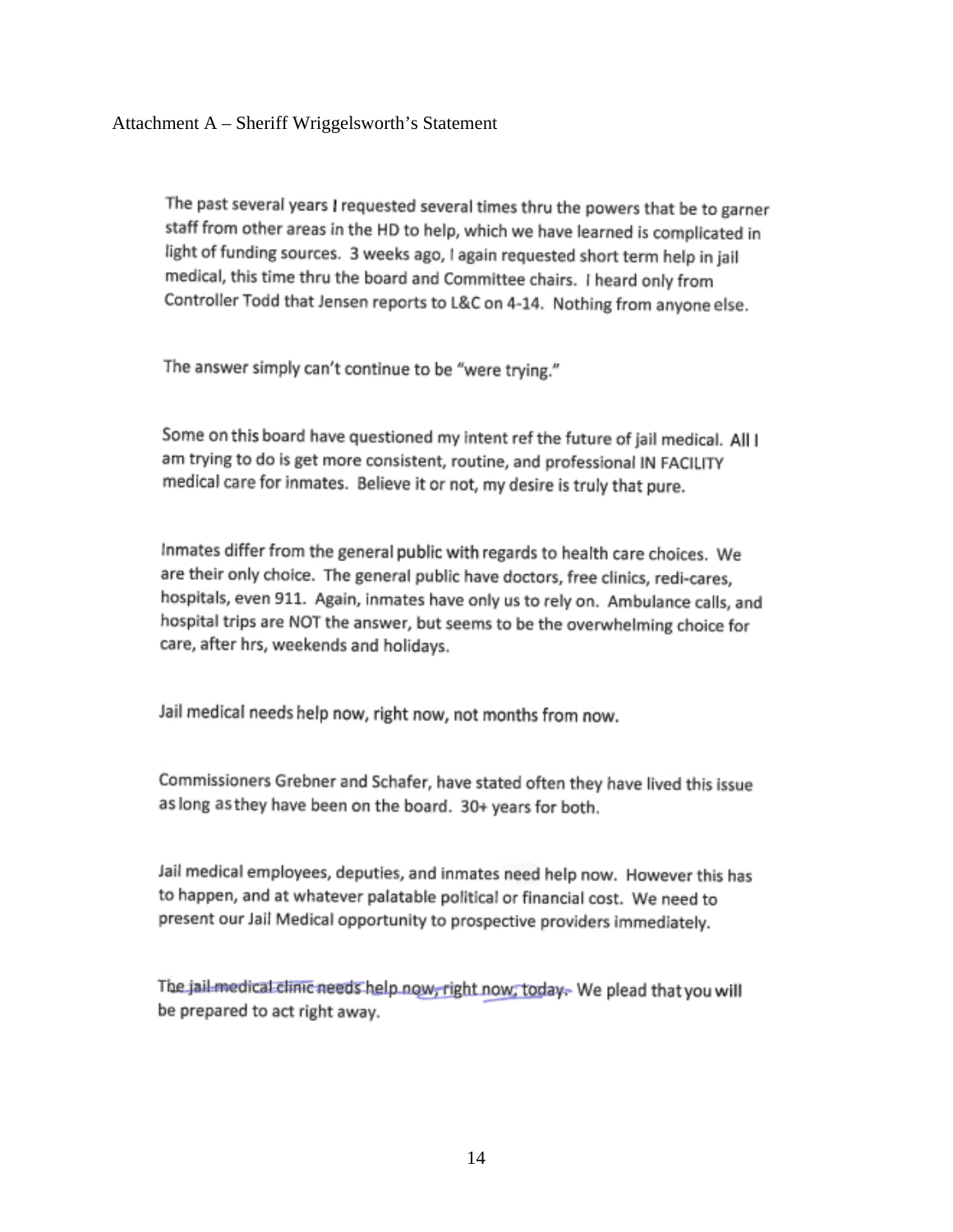# RESOLUTION TO AUTHORIZE THE CONTROLLER/ADMINISTRATION TO IMMEDICATELY PURSUE A JAIL/MEDICAL PROVIDER THAT WILL ADDRESS THE CORRECTIONAL FACILITY'S CRISIS

WHEREAS, Ingham County has the moral and legal obligation to meet the needs of incarcerated people at the Sheriff Department Correctional Facility; and

WHEREAS, a current and ongoing crisis exists in the ability to for the County to provide a minimal level of service; and

WHEREAS, the County is at great liability risk; as well as the health of the incarcerated.

THEREFORE BE IT RESOLVED, that the Controller/Administrator is hereby directed to work in conjunction with the Sheriff and Health Officer to immediately seek an arrangement with a Jail Medical provider as soon as possible.

THEREFORE BE IT RESOLVED, that the Controller/Administrator has authority to enter into such a contract for a period of 6 months on behalf of the Board of Commissioners.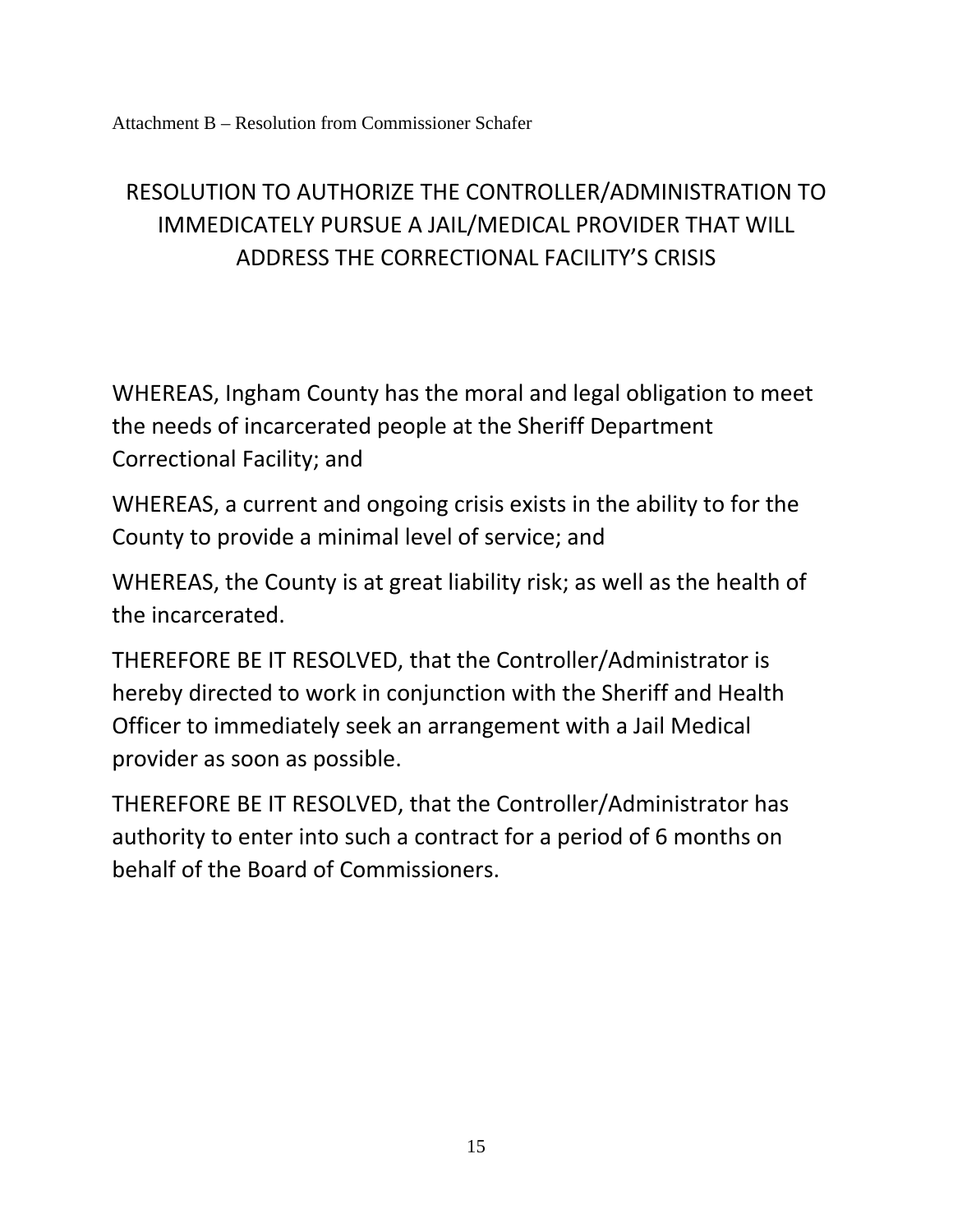### **APRIL 28, 2022 LAW & COURTS AGENDA STAFF REVIEW SUMMARY**

# **RESOLUTION ACTION ITEMS:**

### **The Deputy Controller recommends approval of the following resolutions:**

*2. Homeland Security and Emergency Management – Resolution to Convert the Temporary Project Coordinator Position to a Full-Time Regional Planner/Deputy Emergency Manager Position* 

This resolution will approve the conversion of the temporary Project Coordinator position to a full-time Regional Planner/Deputy Emergency Manager position. For several years, the Office of Homeland Security and Emergency Management has employed a temporary Project Coordinator. The required number of hours to fulfill the functions of this position necessitate that it be classified as full-time. The Sheriff's Office prepared an updated job description and proposes a title change to Regional Planner/Deputy Emergency Manager. Upon review by the Human Resources Department, it has been determined that the position has a community of interest within the MC group and is appropriately compensated at MC 9 (\$63,830.43 to \$76,637.67). The longterm cost of the full-time position is \$138,203. The Homeland Security Grant Program funds reimburse \$60,000 to Ingham County for the Regional Planner Position. Additional funding is available from unbudgeted projected revenue from the United States Marshal Service Housing Contract.

See memo for details.

# *3a. Controller's Office – Resolution Approving American Rescue Plan Funds to Purchase Air Purification and Surface Containment Elimination Solutions for the Sheriff's Office*

This resolution will allocate \$68,145 in American Rescue Plan funds to be used by the Sheriff's Office to purchase Air Purification and Surface Containment Elimination Solutions. It will also authorize an agreement with Arya Group, LLC. in the amount of up to \$68,145 for this purchase. Indoor air quality has a demonstrated impact on the transmission of COVID-19 and this solution will destroy disease causing pathogens, including those causing COVID-19, both in the air and on surfaces. These portable units could be used in the current Jail and easily transferred to and put into service at the new Justice Complex.

See memo for details.

# *3b. Controller's Office – First Quarter 2022 Budget Adjustments and Contingency Fund Update*

This resolution will authorize various budget adjustments for the first quarter of 2022. The total increase to the General Fund is \$158,977.

The quarterly budget amendment process as authorized by the Board of Commissioners is necessary to make adjustments to the adopted budget. Typical adjustments result from updated revenue and expenditure projections, grant revenues, reappropriations, accounting and contractual changes, and general housekeeping issues.

Also included is an update of contingency fund spending so far this year. The current contingency amount is \$165,092.

See memo for details.

### **PRESENTATION**

*1. It Takes a Village, Educational* Consulting – *Greta McHaney-Trice - Restorative Justice Program*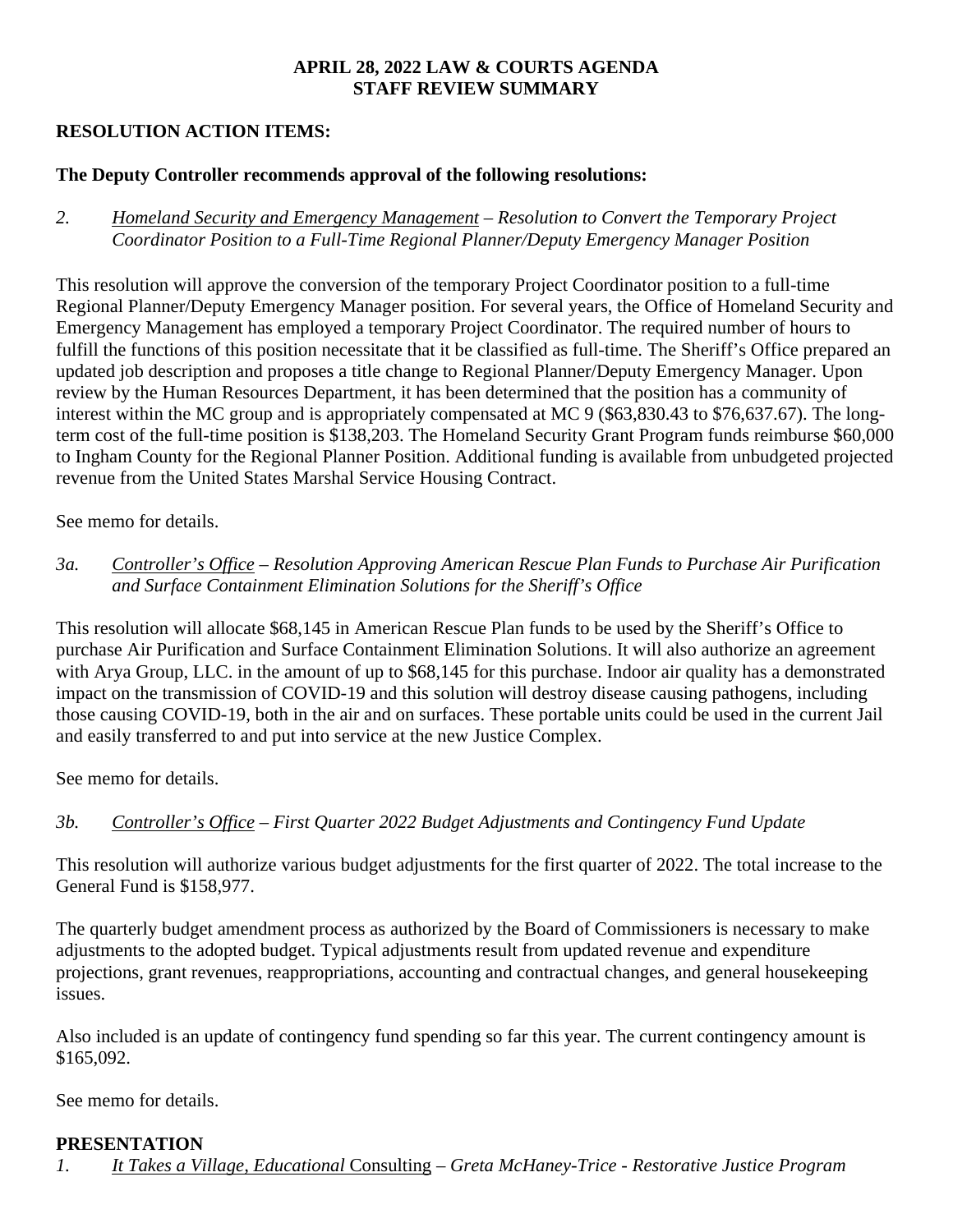# IT TAKES A VILLAGE, EDUCATIONAL CONSULTING

# <span id="page-17-0"></span>"**Alone we can do so little; together we can do so much.**"-*Helen Keller*

# GRETA MCHANEY-TRICE, Owner/Founder

# *517-974-7772, mchaneyt@ yahoo.com*

# INGHAM COUNTY BOARD OF COMMISSIONERS, LAW AND COURTS COMMITTEE

# APRIL 28, 2022

# INGHAM COUNTY RESTORATIVE JUSTICE CLASSES

# CONVERSATION AGENDA:

# **Background**

Ms. McHaney-Trice, former Executive Director of Resolution Services Dispute Resolution Center, collaborated with the Ingham County Jail Educational Director to teach Restorative concepts and practices to male persons incarcerated in the facility in January of 2016. The Center hoped to provide other resources and possibilities to the men such as mediations in parent visitation, divorce, landlord tenant issues, etc., either during or post incarceration.

Attendance started with four men and soon grew to over 20 men at times averaging at least 10. Jail personnel noticed the interest of the men and the impact the classes were having on the participants as well as the overall environment of the facility. When the millage passed enabling more programming, Ms. McHaney-Trice received an invitation for proposal, as she had retired from the Resolution Services Center. She has been contracted to teach the classes since then by the millage.

# **Former Participant- Ashia Wilson-Stepp**

Ms. Wilson-Stepp will speak to her experience at ICJ and the class

# **Update on Current Programming**

- Covid Impact
- Attendance
- Data

# **Looking Ahead**

- Staff Training
- Enhancement

# **Questions and Comments**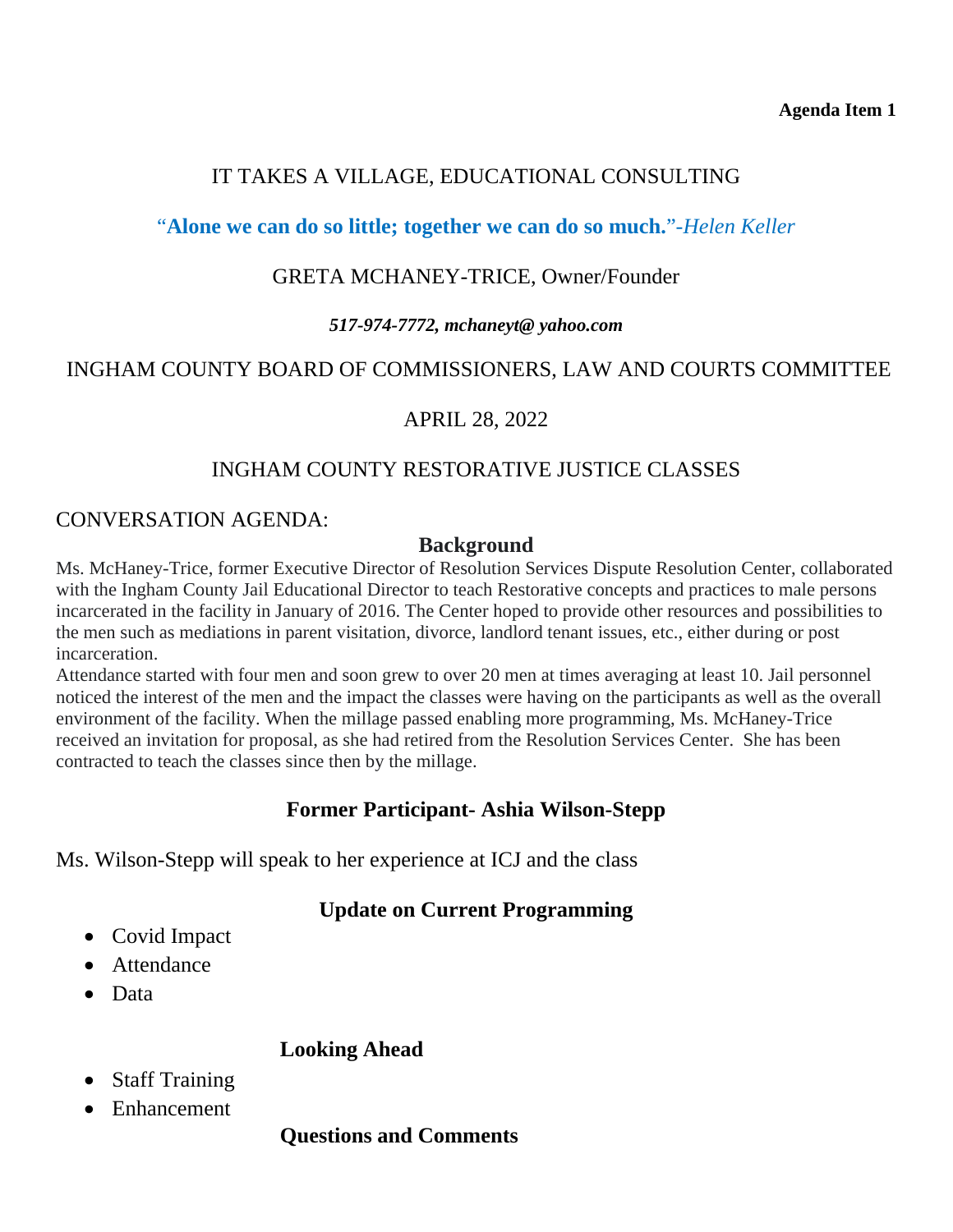<span id="page-18-0"></span>

| TO:             | Board of Commissioners Law & Courts, County Services, and Finance Committees                                                                 |
|-----------------|----------------------------------------------------------------------------------------------------------------------------------------------|
| <b>FROM:</b>    | <b>Undersheriff Andrew Bouck</b>                                                                                                             |
| DATE:           | April 19, 2022                                                                                                                               |
| <b>SUBJECT:</b> | Resolution to Convert the Temporary Project Coordinator Position to a Full-Time Regional<br><b>Planner/Deputy Emergency Manager Position</b> |

For the meeting agendas of April 28, May 3 and May 4

# **BACKGROUND**

For several years, the Office of Homeland Security and Emergency Management has employed a temporary Project Coordinator. When Ingham County began operating as the fiduciary agent for the Michigan Homeland Security Region 1 grant, funding became available to support this position. Currently, the required number of hours to fulfill the function of this position necessitate that it be classified as full-time. The Sheriff's Office prepared an updated job description, and proposes a title change to Regional Planner/Deputy Emergency Manager. The Human Resources Department has reviewed the job description and determined that the position has a community of interest within the MC group and is appropriately compensated at MC 9 (\$63,830.43 to \$76,637.67). See attached job description and memo from Human Resources for details.

# **ALTERNATIVES**

The number of hours of the position could be limited to remain properly classified as a special part-time employee, requiring no provision of benefits, and limiting the amount of services the position could provide.

# **FINANCIAL IMPACT**

The long-term cost of the full-time position is \$138,203. The Homeland Security Grant Program funds reimburse \$60,000 to Ingham County for the Regional Planner Position. Additional funding is available from unbudgeted projected revenue from the United States Marshal Service Housing Contract authorized by Resolution #21-132.

### **OTHER CONSIDERATIONS**

None.

# **RECOMMENDATION**

Based on the information presented, I respectfully recommend approval of the attached resolution.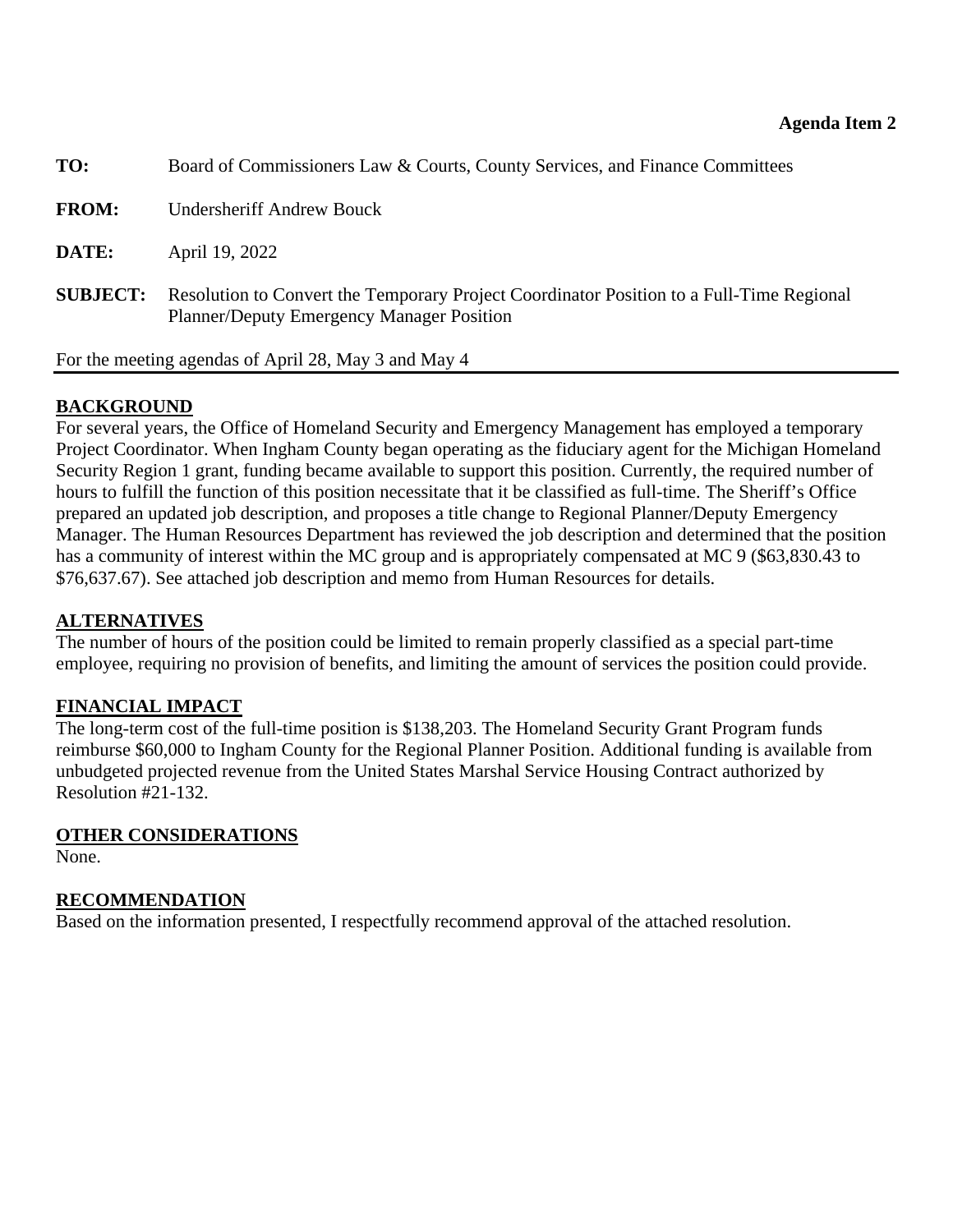#### **Agenda Item 2**

TO: Scott Wrigglesworth, Sheriff FROM: Joan Clous, Human Resources Specialist DATE: April 11, 2022

RE: Support for conversion of a temporary position to a full-time position

Per your request, Human Resources has reviewed the classification titled Deputy Emergency Manager

After analysis, the position has a community of interest within the MC group and is appropriately compensated at MC 9 (\$63,830.43 to \$76,637.67).

Please use this memo as acknowledgement of Human Resources' participation and analysis of your proposed classification. You are now ready to complete the final step in the process: contact Budgeting, write a memo of explanation and prepare a resolution for Board approval.

If I can be of further assistance, please email or call me 887-4374.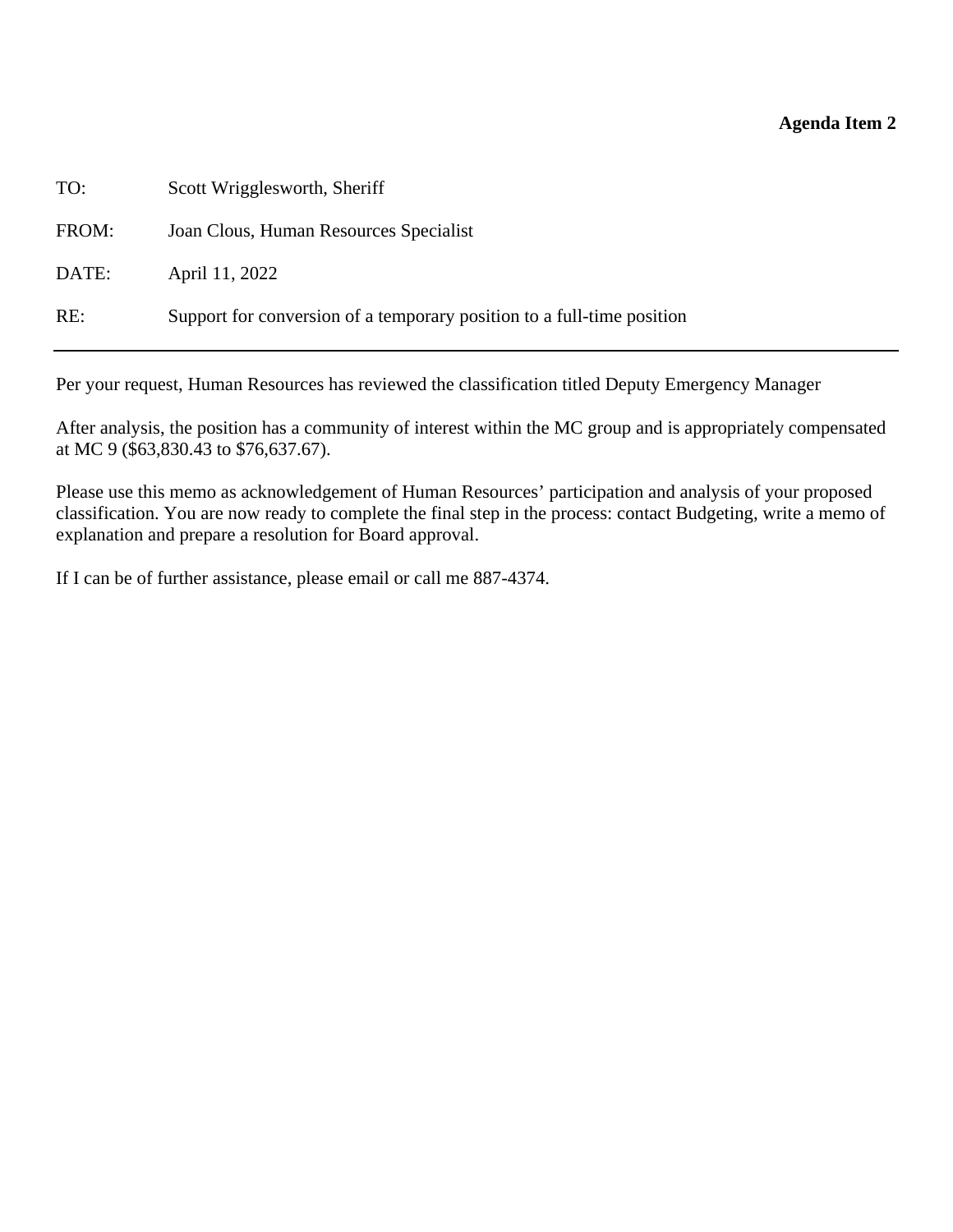### **INGHAM COUNTY JOB DESCRIPTION REGIONAL PLANNER / DEPUTY EMERGENCY MANAGER POSITION HOMELAND SECURITY & EMERGENCY MANAGEMENT OFFICE**

#### **General Summary:**

The Regional Planner / Deputy Emergency Manager works under the supervision of the Emergency Manager (EM.) The Regional Planner assists the EM with addressing local and regional emergency management issues and the maintenance of all emergency operation plans as they pertain to all hazards to include terrorism. The planner will further assist the EM with the coordination, mitigation and preparedness, response, and recovery processes for both natural, man-made, and terrorist related emergencies and disasters within Ingham County and Michigan Region 1. Some required activities as the Deputy Emergency Manager may take place outside of normal business hours, and may require work outside of the office setting.

#### **Essential Functions:**

- 1. In the event of a disaster, the Deputy Emergency Manager will assist with coordination of the response through the Emergency Operations Center and/or Mobile Command Van. Depending on needs as determined by the Emergency Manager, can serve as one or multiple of the following:
	- a. Public Information Officer
	- b. Operational Liaison for on-scene coordination
	- c. Logistics / Tracking / Planning officer
	- d. Public Alert & Warning dissemination
	- e. Piloting the UAS (drone) for response / recovery missions.
	- f. Update the MICIMS (WebEOC) statewide status board
	- g. Other roles deemed necessary in an emergency
- 2. Assist with the Everbridge Mass Notification System. Add/remove administrative users, train message senders, and handle major event alert and warning. Assist public and county employee end users with their account settings.
- 3. Assist with social media pages for ICSO and HSEM, respond to questions from the public, send press releases for ICSO and the county to local media, and update the ICSO / HSEM webpages as needed.
- 4. Oversee Ingham County's FEMA EAS/IPAWS system, and activate emergency alerts as needed to deliver messages to cellular phone users and mass media outlets in the county.
- 5. Assist with weather briefings to EOC staff, county officials, and mutual aid agencies for severe summer / winter events. Monitor weather conditions disaster responses, along with planned outdoor events (Ingham County Fair, etc.) Coordinate with Tri-County partners for cold / hot weather shelter planning and operations.
- 6. Facilitate Tri-County Hazard Mitigation planning, file applications for hazard mitigation projects using FEMA grant funds, and report financial and project updates to MSP-EMHSD for reimbursement.
- 7. Assist with emergency planning efforts with all political jurisdictions within the county for all hazards to include terrorism. Ensure emergency plans meet federal regulations and assist as an agent in securing disaster relief funding.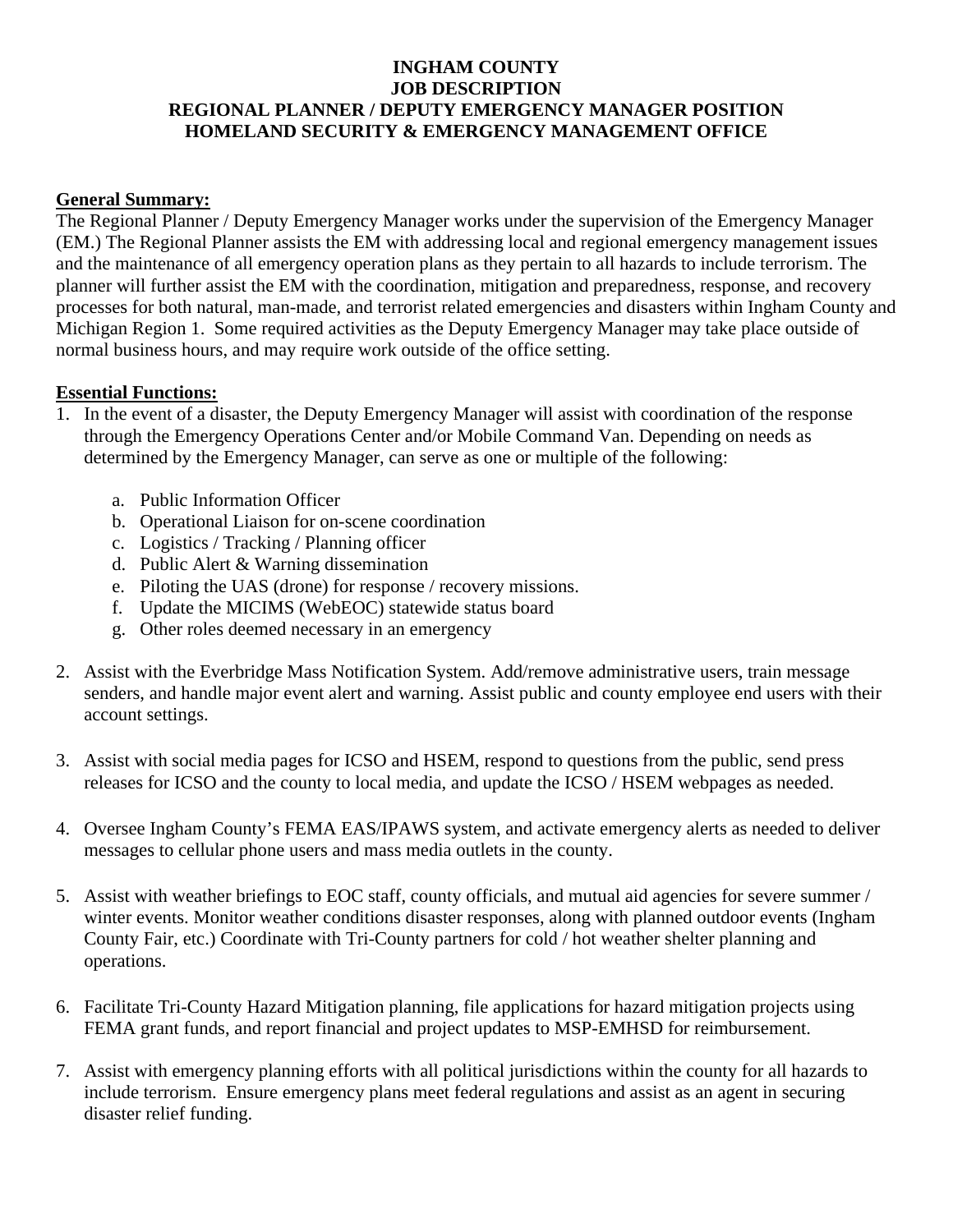- 8. Assist with the completion of federal and state forms, activity logs, and financial reports for emergency management to ensure federal grant reimbursement for the HSGP grant and other homeland security grants as necessary.
- 9. Assist with updating emergency operations plans to ensure they are viable for all hazards to include terrorism, which involves working with each agency/department that is included in the plan to identify tasks they will perform in a disaster or emergency. Assist in the regular review of plans to ensure they are compliant with all federal regulation.
- 10. Assist with the planning and coordination of drills and exercises carried out in preparation for all hazards to include terrorism related incidents. Assist EM along with regional and local partners to identify potential gaps and deficiencies in emergency plans.
- 11. Assist EM and members of Local Emergency Planning Committee (LEPC) by providing information and other staff support.
- 12. Work with individual schools and school districts to develop and test emergency plans to address all hazards to include terrorist activities, both foreign and domestic. Make presentations to schools, service groups, and healthcare facilities to raise the awareness of hazards, and advise on planning for emergencies and reunification.
- 13. Work with industrial and private sector organizations to review emergency policies for all hazards to include terrorism. Assist with developing procedures, shelter designation, evacuation procedures and other areas of emergency planning and mitigation.
- 14. Correspond with the Michigan State Police Emergency Management and Homeland Security Division (MSP-EMHSD) to provide information in times of disaster or terrorist attack utilizing communication methods such as social media. Assist with documentation record keeping for the duration of the disaster or terrorism related event.
- 15. Establish relationship with the District 1 Regional Medical Response Coalition (D1RMRC) to coordinate planning efforts with medical care providers in the county and region.
- 16. Have the ability and temperament to coordinate with internal and external partners to ensure effective communication, connectivity, planning, training, and exercising, in preparation for a real world disaster or terrorism related event.
- 17. Stay informed about legislative and regulatory developments and current issues through continued education and professional growth. Attend conferences, workshops, and seminars as appropriate. These conferences may require travel either in- or out of state.
- 18. Assist with SARA Title III requirements and documentation. Assist with development and maintenance of mitigation plans for Ingham County as they relate to homeland security, critical infrastructure, all hazards and terrorist related issues and events.

### **Other Functions:**

- Performs other duties as assigned.
- Must adhere to departmental standards in regard to confidentiality and other privacy issues.
- During a public health emergency, the employee may be required to perform duties similar to, but not limited, to those in his/her job description.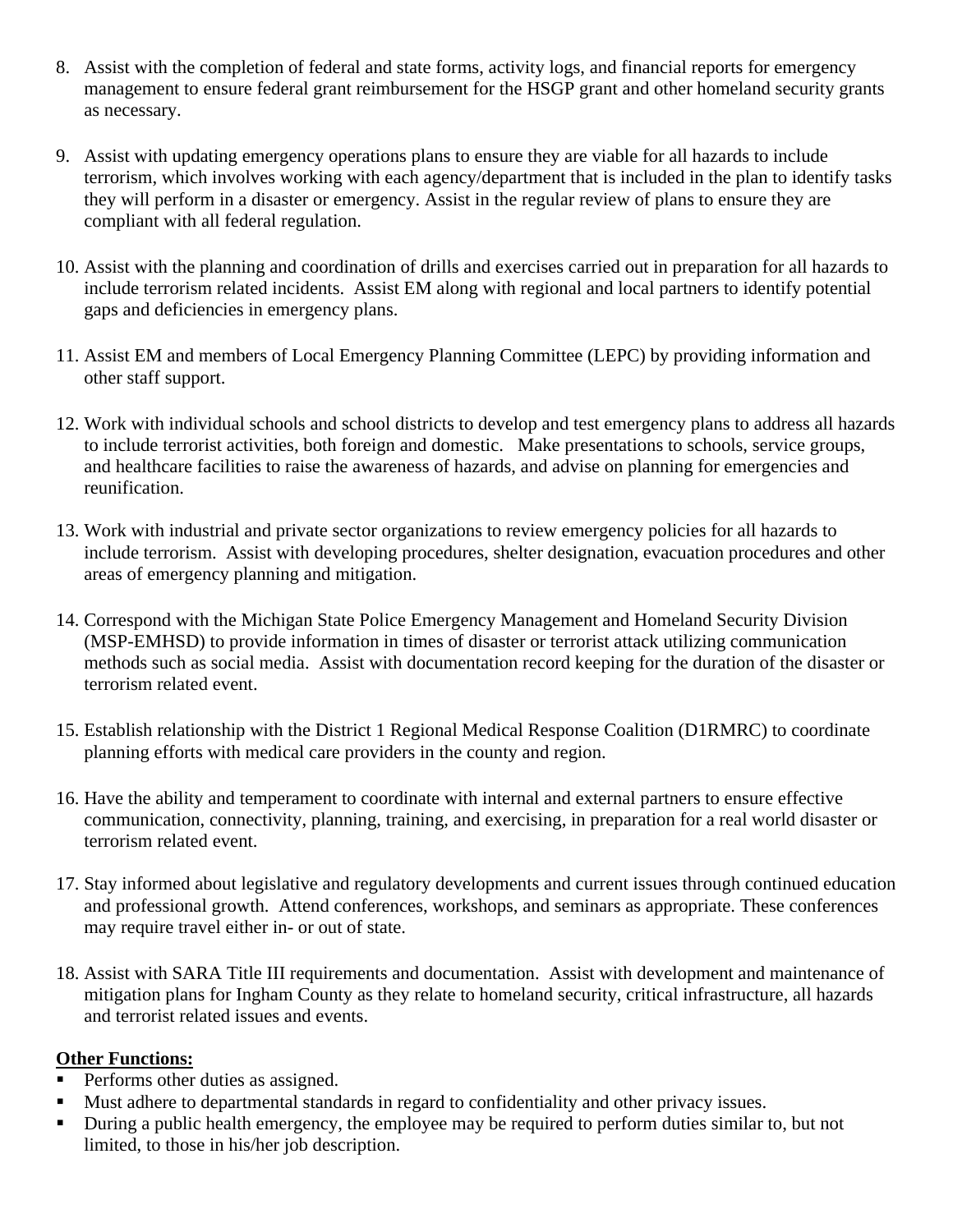*(An employee in this position may be called upon to do any or all of the above tasks. These examples do not include all of the tasks which the employee may be expected to perform.)* 

# **Employment Qualifications:**

**Education:** Bachelor's Degree in Emergency Management, Public Administration, or a closely related field from an accredited college or university. Master's Degree in Emergency Management preferred.

**Experience:** Demonstrated at least two years of experience working with State agencies (especially the Michigan State Police – Emergency Management and Homeland Security Division) and Local Government agencies and officials. In addition, a record of coordinating with community partner entities such as the American Red Cross, Hospitals, Regional Medical Coalitions, businesses and service groups, and more. Track record showing a minimum of two years of experience working with federal grants such as the Emergency Management Performance Grant (EMPG) and the Homeland Security Grant Program (HSGP) and how to leverage these funding opportunities to allocate funds available to increase capabilities. Comprehensive understanding of Michigan's Emergency Management Act (PA 390 of 1976). At least two years of experience managing the development and maintenance of complex multi-year, multi-disciplinary, and multi-jurisdictional plans that meet local, state, and federal requirements.

# **Other Requirements:**

- Certifications in NIMS/ICS 100, 200, 300, 400, 700, and 800 as required by state and federal mandates within two years of hire and Professional Emergency Manager (PEM) certification within three years of hire.
- **Possess valid Michigan Vehicle Operator's License, and be in compliance with current county driving** policy.
- Pass a background investigation.
- General First Aid training.
- Skill in assembling and analyzing data and preparing comprehensive and accurate reports.
- Ability to take and transcribe accurate meeting minutes.
- Skill in effectively communicating ideas and concepts verbally and in writing. Ability to develop and give presentations in public forums.

*(The qualifications listed above are intended to represent the minimum skills and experience levels associated*  with performing the duties and responsibilities contained in this job description. The qualifications should not *be viewed as expressing absolute employment or promotional standards, but as general guidelines that should be considered along with other job-related selection or promotional criteria)* 

# **Working Conditions:**

- 1. This position works in an indoor environment. There is no planned exposure to prominent lights, noises, odors, temperatures or weather conditions.
- 2. This position is required to travel for meetings and appointments.
- 3. This position is provided, and required to use, Personal Protection Equipment to minimize the risks associated with the working conditions listed above.

# **Physical Requirements:**

- This position requires the ability to sit, stand, walk, traverse, climb, balance, twist, bend, stoop/crouch, squat, kneel, crawl, lift, carry, push, pull, reach, grasp, handle, pinch, type, endure repetitive movements of the wrists, hands or fingers.
- This position's physical requirements require periodic stamina in climbing, balancing, twisting, bending, stooping/crouching, squatting, kneeling, crawling and pinching.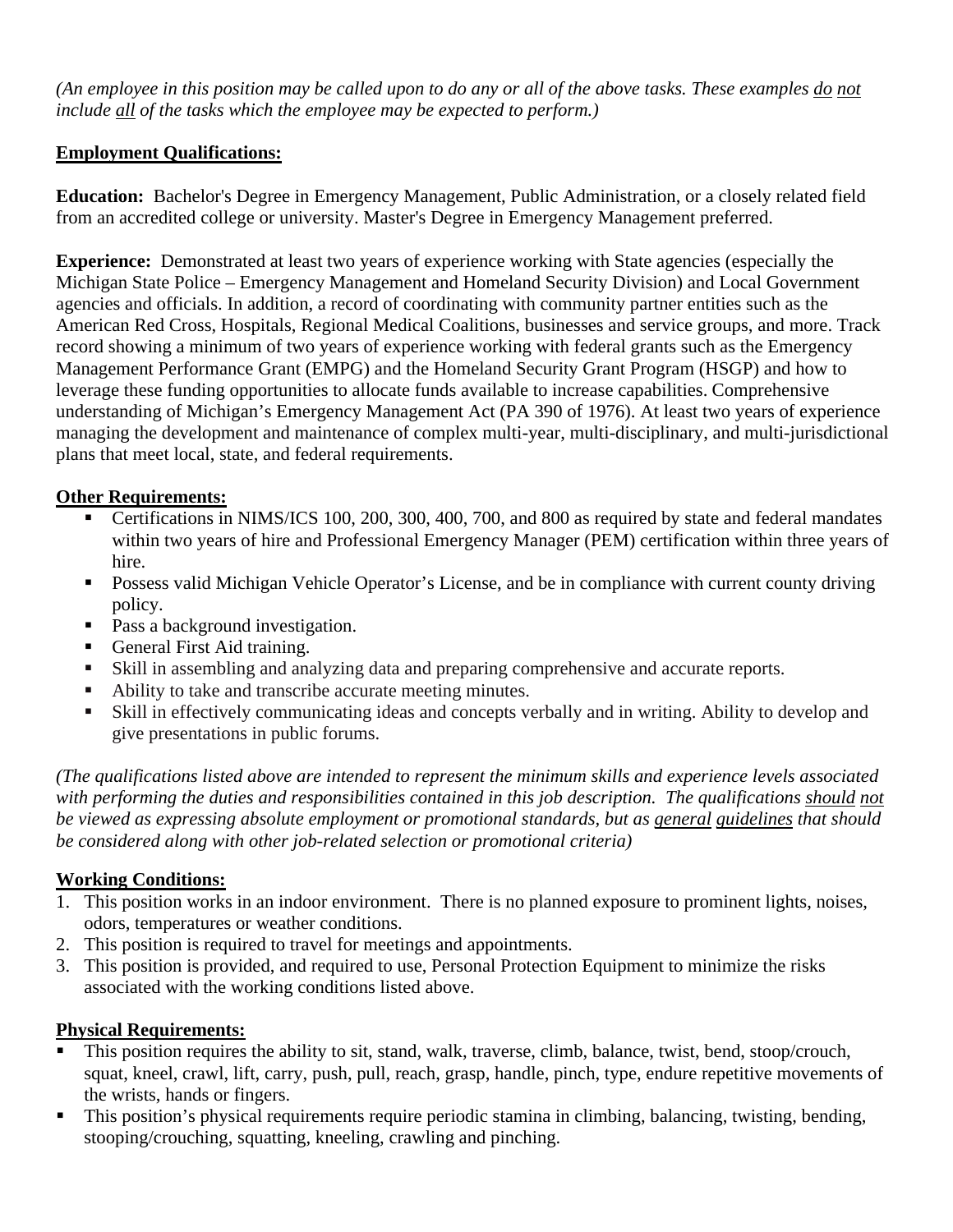- This position's physical requirements require regular stamina in standing, lifting, carrying, pushing, pulling, reaching, grasping, and handling.
- This position's physical requirements require continuous stamina in sitting, walking, traversing, typing, and enduring repetitive movements of the wrists, hands, or fingers.
- This position performs sedentary work requiring a negligible amount of effort in the physical requirements above.
- This position primarily requires close visual acuity to perform tasks within arm's reach such as: viewing a computer screen, using measurement devices, inspecting and assembling parts, etc.
- $\blacksquare$  This position requires the ability to communicate and respond to inquiries both in person and over the phone.
- $\blacksquare$  This position requires the ability to operate a PC/laptop and to enter & retrieve information from a computer.
- This position requires the ability to handle varying and often high levels of stress.

*(This job requires the ability to perform the essential functions contained in this description. These include, but are not limited to, the requirements listed above. Reasonable accommodations will be made for otherwise qualified applicants unable to fulfill one or more of these requirements.)*

> *March 2022 MC9*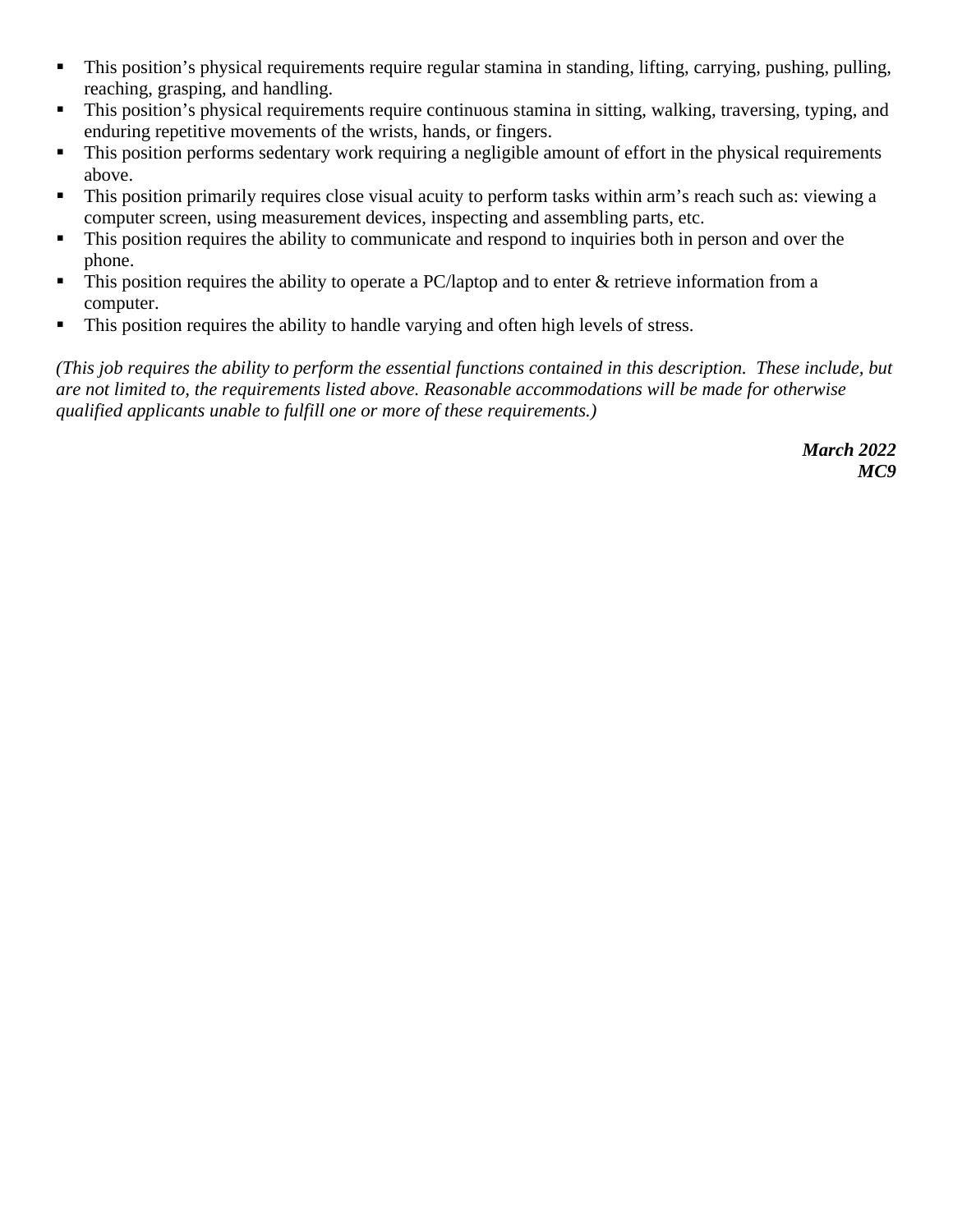Introduced by the Law & Courts, County Services, and Finance Committee of the:

# INGHAM COUNTY BOARD OF COMMISSIONERS

### **RESOLUTION TO CONVERT THE TEMPORARY PROJECT COORDINATOR POSITION TO A FULL-TIME REGIONAL PLANNER/DEPUTY EMERGENCY MANAGER POSITION**

WHEREAS, the Office of Homeland Security and Emergency Management has employed a temporary Project Coordinator position for several years; and

WHEREAS, when Ingham County began operating as the fiduciary agent for the Michigan Homeland Security Region 1 grant, funding became available to support this position; and

WHEREAS, the required number of hours to fulfill the function of this position necessitate that it be classified as full-time; and

WHEREAS, an updated job description and title change to Regional Planner/Deputy Emergency Manager has been developed and has been reviewed by the Human Resources Department, which has determined that the position has a community of interest within the MC group and is appropriately compensated at MC 9 (\$63,830.43 to \$76,637.67); and

WHEREAS, the Regional Planner/Deputy Emergency Manager will work under the supervision of the Emergency Manager assisting with addressing local and regional emergency management issues and the maintenance of all emergency operation plans as they pertain to all hazards including terrorism; and

WHEREAS, the long-term cost of the full-time position will be \$138,203, with current funding of \$60,000 from the Homeland Security Region 1 grant, and up to \$78,203 in funding from unbudgeted projected revenue from the United States Marshal Service Housing Contract authorized by Resolution #21-132.

THEREFORE BE IT RESOLVED, that the Ingham County Board of Commissioners approves the conversion of the temporary Project Coordinator position to a full-time Regional Planner/Deputy Emergency Manager position effective the first full pay period following passage of this resolution.

BE IT FURTHER RESOLVED, that the Ingham County Board of Commissioners authorizes the Controller/Administrator to make the necessary budget adjustments and changes to the Approved Position List as authorized by this resolution.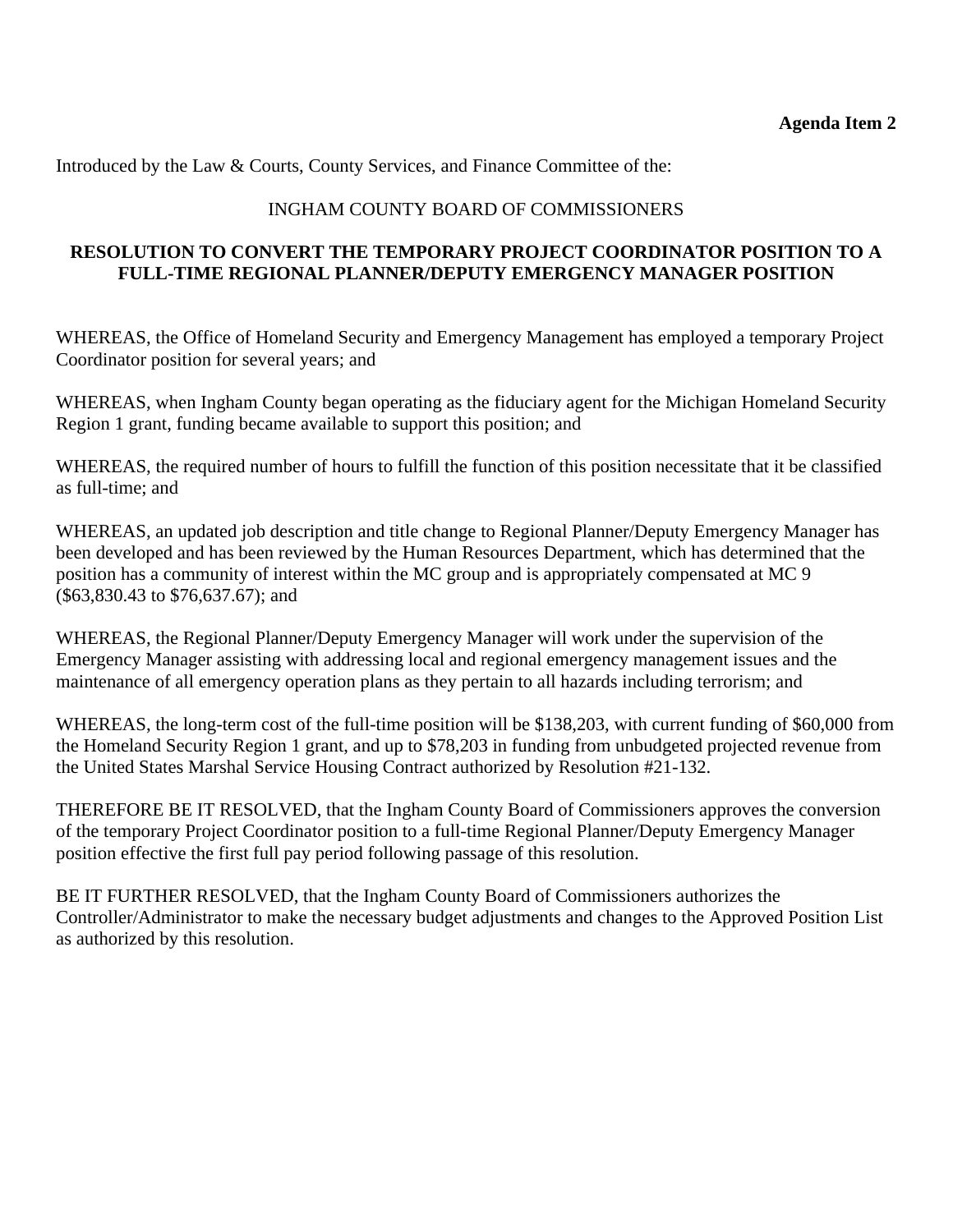<span id="page-25-0"></span>

| TO:          | Board of Commissioners Law & Courts and Finance Committees                                               |
|--------------|----------------------------------------------------------------------------------------------------------|
| <b>FROM:</b> | Teri Morton, Deputy Controller                                                                           |
| DATE:        | April 19, 2022                                                                                           |
|              | <b>SUBJECT:</b> Resolution Approving American Rescue Plan Funds to Purchase Air Purification and Surface |
|              | Containment Elimination Solutions for the Sheriff's Office                                               |
|              | For the meeting agendas of April 28 and May 4                                                            |

### **BACKGROUND**

The Sheriff's Office is requesting ARP funds to purchase Air Purification and Surface Containment Elimination Solutions from Arya Group. These portable units could be used in the current Jail and easily transferred to and put into service at the new Justice Complex once completed.

#### **ALTERNATIVES**

The Board of Commissioners may decline to approve the use of ARP funds for this purchase, in which case the Sheriff's Office may choose to request this as a capital budget item through the budget process.

#### **FINANCIAL IMPACT**

The cost is \$68,145 and would be funded through Second Tranche ARP funds.

#### **OTHER CONSIDERATIONS**

None.

#### **RECOMMENDATION**

Based on the information presented, I respectfully recommend approval of the attached resolution.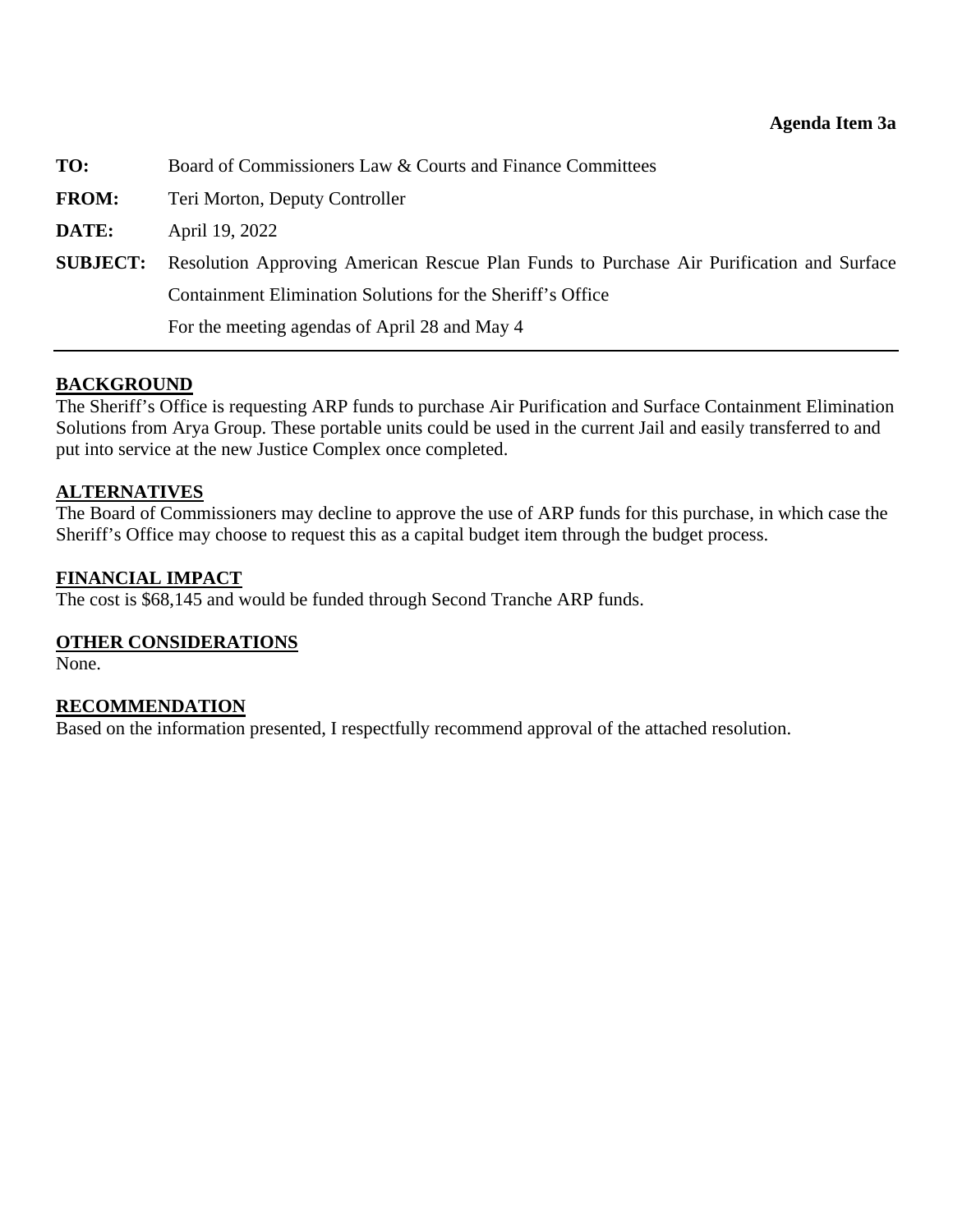Introduced by the Law & Courts and Finance Committees of the:

### INGHAM COUNTY BOARD OF COMMISSIONERS

### **RESOLUTION APPROVING AMERICAN RESCUE PLAN FUNDS TO PURCHASE AIR PURIFICATION AND SURFACE CONTAINMENT ELIMINATION SOLUTIONS FOR THE SHERIFF'S OFFICE**

WHEREAS, H.R. 1319 of the 117<sup>th</sup> Congress, also known as the American Rescue Plan Act of 2021 became law on March 11, 2021; and

WHEREAS, *Subtitle M – Coronavirus State and Local Fiscal Recovery Funds* of the American Rescue Plan provides funding to metropolitan cities, nonentitlement units of local government, and counties to mitigate the fiscal effects stemming from the public health emergency with respect to the Coronavirus Disease (COVID– 19); and

WHEREAS, eligible uses of the American Rescue Plan funds include:

(A) to respond to the public health emergency with respect to COVID–19 or its negative economic impacts, including assistance to households, small businesses, and nonprofits, or aid to impacted industries such as tourism, travel, and hospitality;

(B) to respond to workers performing essential work during the COVID–19 public health emergency by providing premium pay to eligible workers of the metropolitan city, nonentitlement unit of local government, or county that are performing such essential work, or by providing grants to eligible employers that have eligible workers who perform essential work;

(C) for the provision of government services to the extent of the reduction in revenue of such metropolitan city, nonentitlement unit of local government, or county due to the COVID–19 public health emergency relative to revenues collected in the most recent full fiscal year of the metropolitan city, nonentitlement unit of local government, or county prior to the emergency;

(D) to make necessary investments in water, sewer, or broadband infrastructure; and

WHEREAS, Ingham County will receive \$56,796,438 in American Rescue Plan funds in two separate tranches of \$28,398,219, the First Tranche Amount was received on May 20, 2021 and the Second Tranche Amount not earlier than 12 months after the first tranche payment is received; and

WHEREAS, the Ingham County Commissioners recognize that indoor air quality has a demonstrated impact on the transmission of COVID-19; and

WHEREAS, the Sheriff's Office has requested the use of American Rescue Plan funds in order to purchase Air Purification and Surface Containment Elimination Solutions from Arya Group in order to destroy disease causing pathogens, including those causing COVID-19, both in the air and on surfaces; and

WHEREAS, these portable units could be used in the current Jail and easily transferred to and put into service at the new Justice Complex; and

WHEREAS, use of American Rescue Plan funds is allowable for this purpose.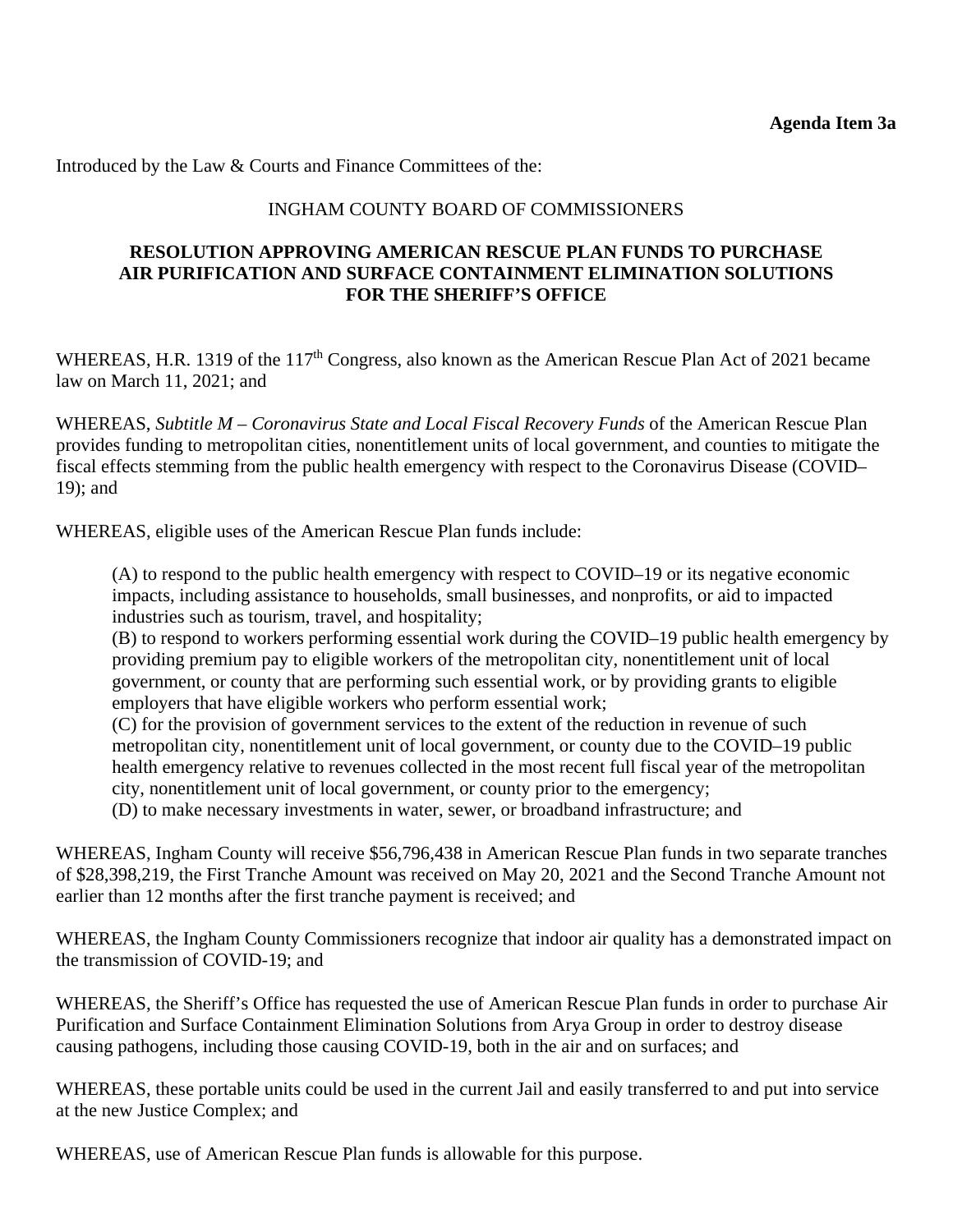THEREFORE BE IT RESOLVED, that the Ingham County Board of Commissioners allocates \$68,145 in American Rescue Plan funds to be used by the Sheriff's Office to purchase Air Purification and Surface Containment Elimination Solutions.

BE IT FURTHER RESOLVED, that the Ingham County Board of Commissioners hereby authorizes an agreement with Arya Group, LLC. in the amount of up to \$68,145 for the purchase of Air Purification and Surface Containment Elimination Solutions.

BE IT FURTHER RESOLVED, that the Controller's Office will ensure the request is eligible for American Rescue Plan funding.

BE IT FURTHER RESOLVED, that the Controller/Administrator is authorized to make any necessary budget adjustments.

BE IT FURTHER RESOLVED, that the Ingham County Board of Commissioners authorizes the Board Chairperson to sign any necessary documents that are consistent with this resolution and approved as to form by the County Attorney.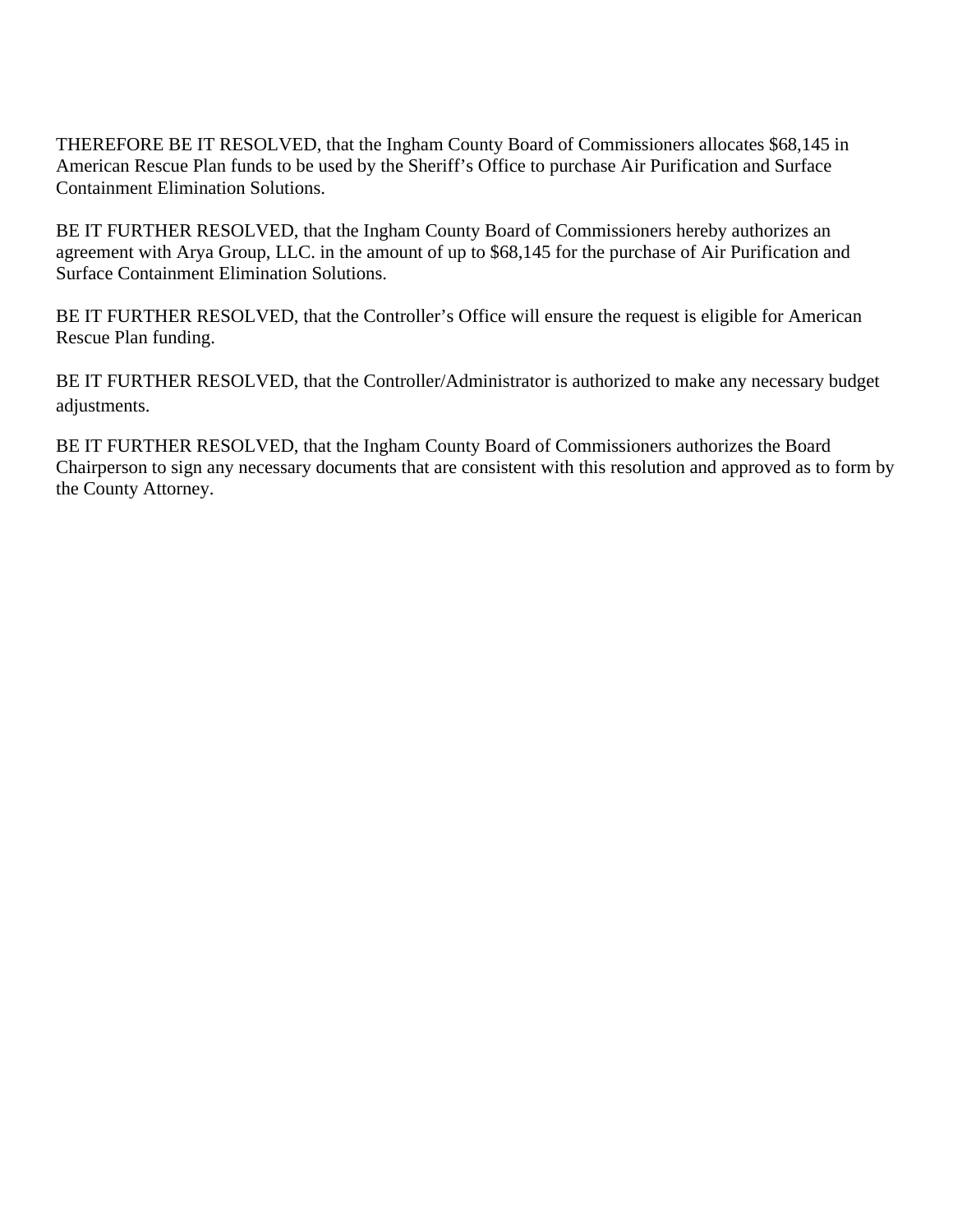### **Agenda Item 3b**

<span id="page-28-0"></span>

| TO:   | <b>Finance and Liaison Committees</b>                          |
|-------|----------------------------------------------------------------|
| FROM: | Michael A. Townsend, Budget Director                           |
| DATE: | April 20, 2022                                                 |
| RE:   | First Quarter 2022 Budget Adjustments, Contingency Fund Update |

Enclosed please find the recommended adjustments to the Ingham County budget for the first quarter of fiscal year 2022. The total increase to the General Fund is \$158,977.

The quarterly budget amendment process as authorized by the Board of Commissioners is necessary to make adjustments to the adopted budget. Usually, adjustments are made as a result of updated revenue and expenditure projections, grant revenues, reappropriations, accounting and contractual changes, and general housekeeping issues.

The majority of adjustments this quarter are reappropriations of funds budgeted but not spent in 2021. Some of the larger projects are as follows:

- Burchfield Dirt School \$190,000
- Parks Spicer, Crannie and Johnson Contracts \$104,434
- Circuit Court Courtroom Technology \$261,187
- Circuit Court Imaging/Scanning Project \$330,281
- Probate Court Imaging/Scanning Project \$121,268
- Clerk Imaging/Scanning Project \$236,432
- DHHS Carpet Replacement \$240,000
- CMHA Renovations \$500,000
- Fair Paved Surfaces \$129,418
- Drain Hydro Hoe \$150,000
- IT Department Network Design \$436,000
- IT Department Microsoft Licensing \$177,000
- IT Department Other Projects \$121,000
- Retaining Wall Lake Lansing Project \$635,200

While the Friend of Court Fund request \$421,353 for contractual services due to an increase of interpreter services the General Fund portion is \$143,260. The increase of interpreter service increase in the later part of 2021 after the 2022 budget was submitted and the increase is continuing in 2022. The Friend of Court is also requesting to move 2022 budgeted salary funds to overtime funds due the vacancies in staff. The Family Court is also requesting that the 2022 approved CIP project funded by the Juvenile Justice Millage for OnBase Imaging (\$404,500) be funded 50% by the American Rescue Fund, \$202,250.

In the General Fund, \$1,981 re-appropriated for Cultural Diversity, Equity and Inclusion funds not spent in 2021. The Emergency Operations is requesting \$6,311 be rolled over from 2021 and the Health Department is requesting that \$7,425 recruiting fund be rolled over to 2022. The Sheriff Department requested acceptance of \$155,222 additional supplemental funding for Secondary Road Patrol and the use of fund balance uncommitted will be increased to balance these changes.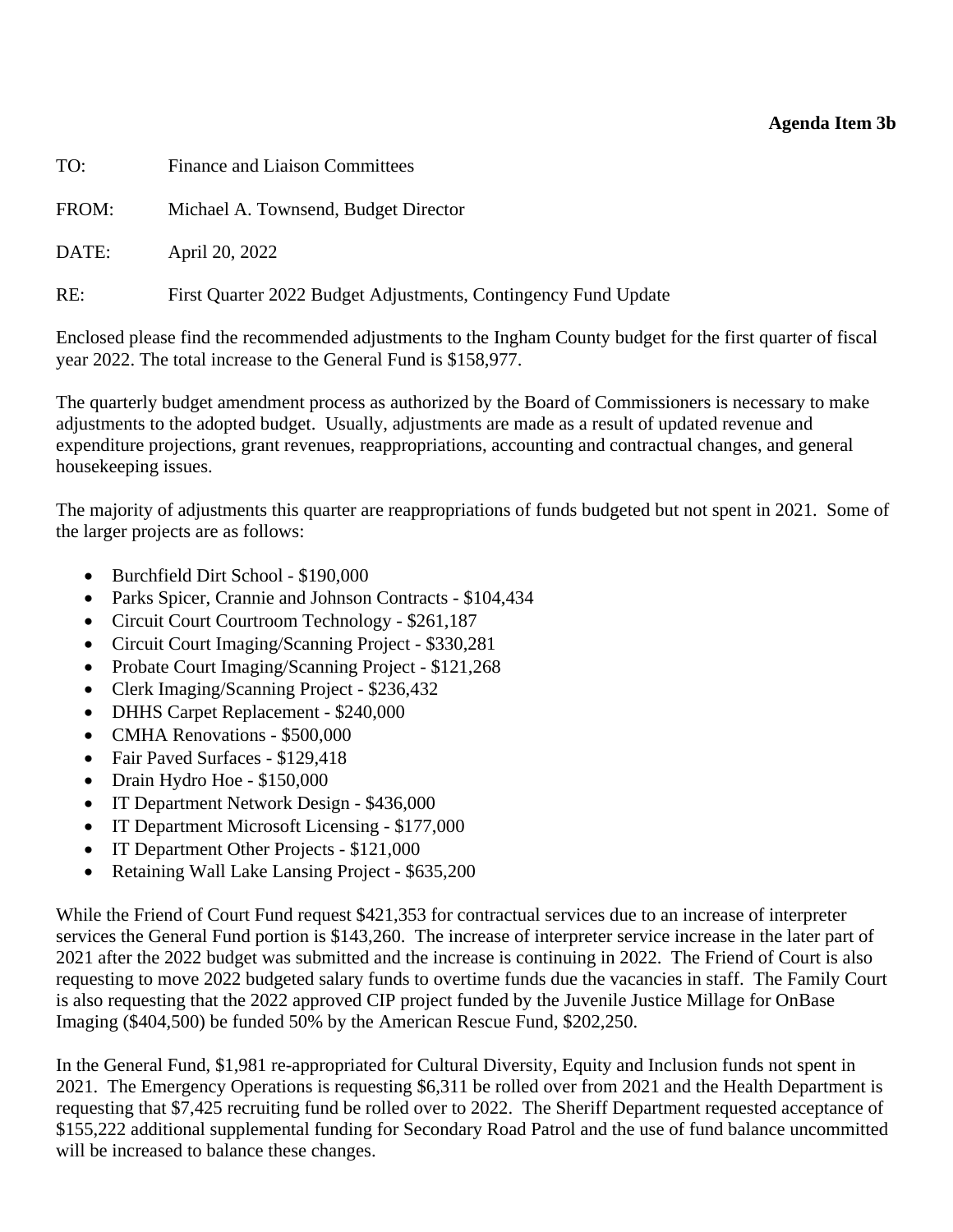Also included is an update of contingency fund spending so far this year. The current contingency amount is \$165,092. The attached document details how the Board has allocated the contingency funds throughout the year, beginning with a balance of \$355,142.

Should you require any additional information or have questions regarding this process, please don't hesitate to contact me.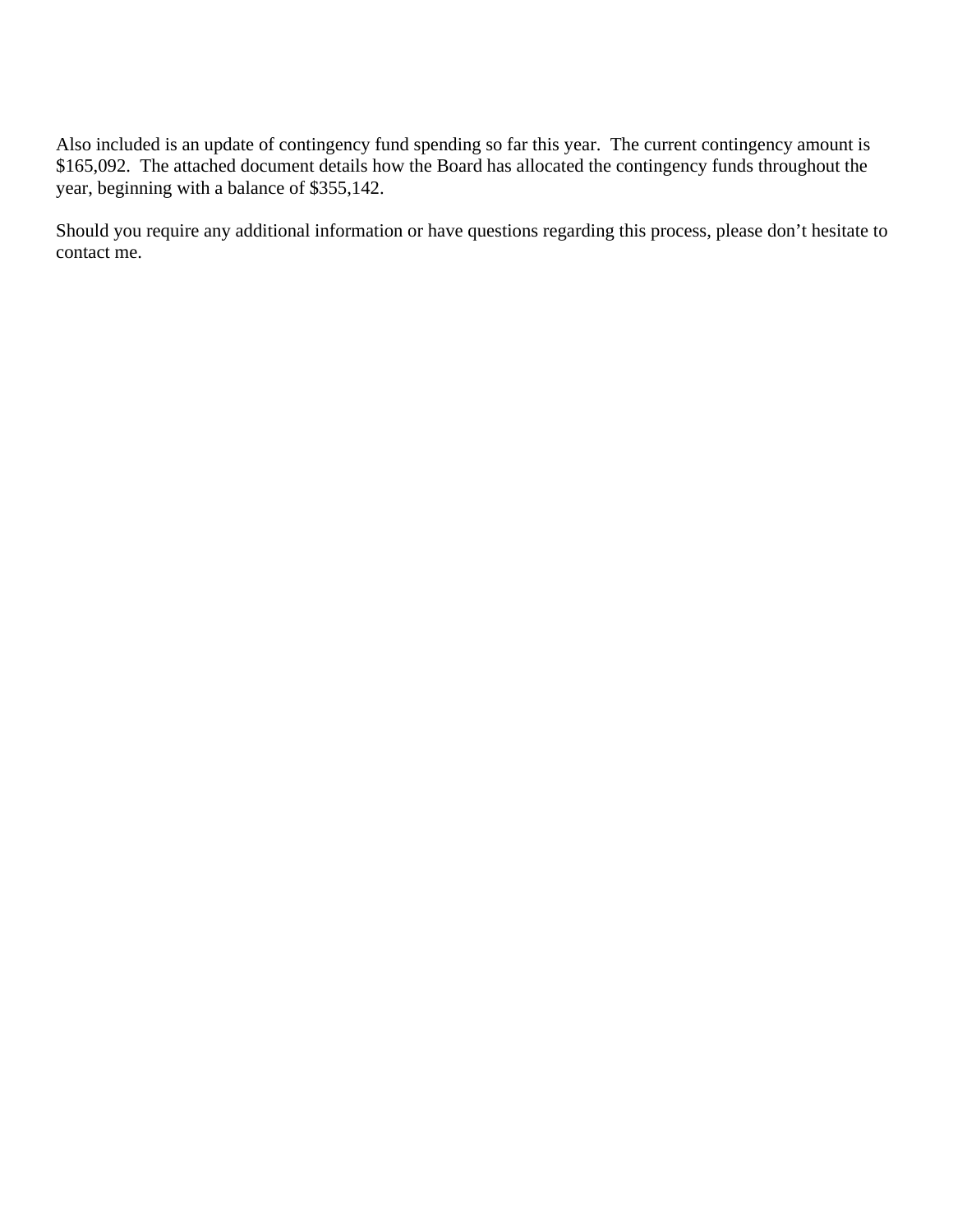# 2022 **CONTINGENCY**

| <b>Adopted Contingency Amount</b>                                                 | \$355,142 |
|-----------------------------------------------------------------------------------|-----------|
| R21-579: Additional Community Agency Funding                                      | (23,050)  |
| R21-621: Funding for Consultant Jail Medical                                      | (58,100)  |
| R22-073: Funding for Certificate of Management                                    | (31,900)  |
| R22-075: Funding for Contract with Bureau Veritas for Energy Audit                | (64,000)  |
| R22-121: Funding for Contract with Resolution Services Center for Small<br>Claims | (13,000)  |
|                                                                                   |           |
|                                                                                   |           |
|                                                                                   |           |
|                                                                                   |           |
|                                                                                   |           |
|                                                                                   |           |
| <b>Current Contingency Amount</b>                                                 | \$165,092 |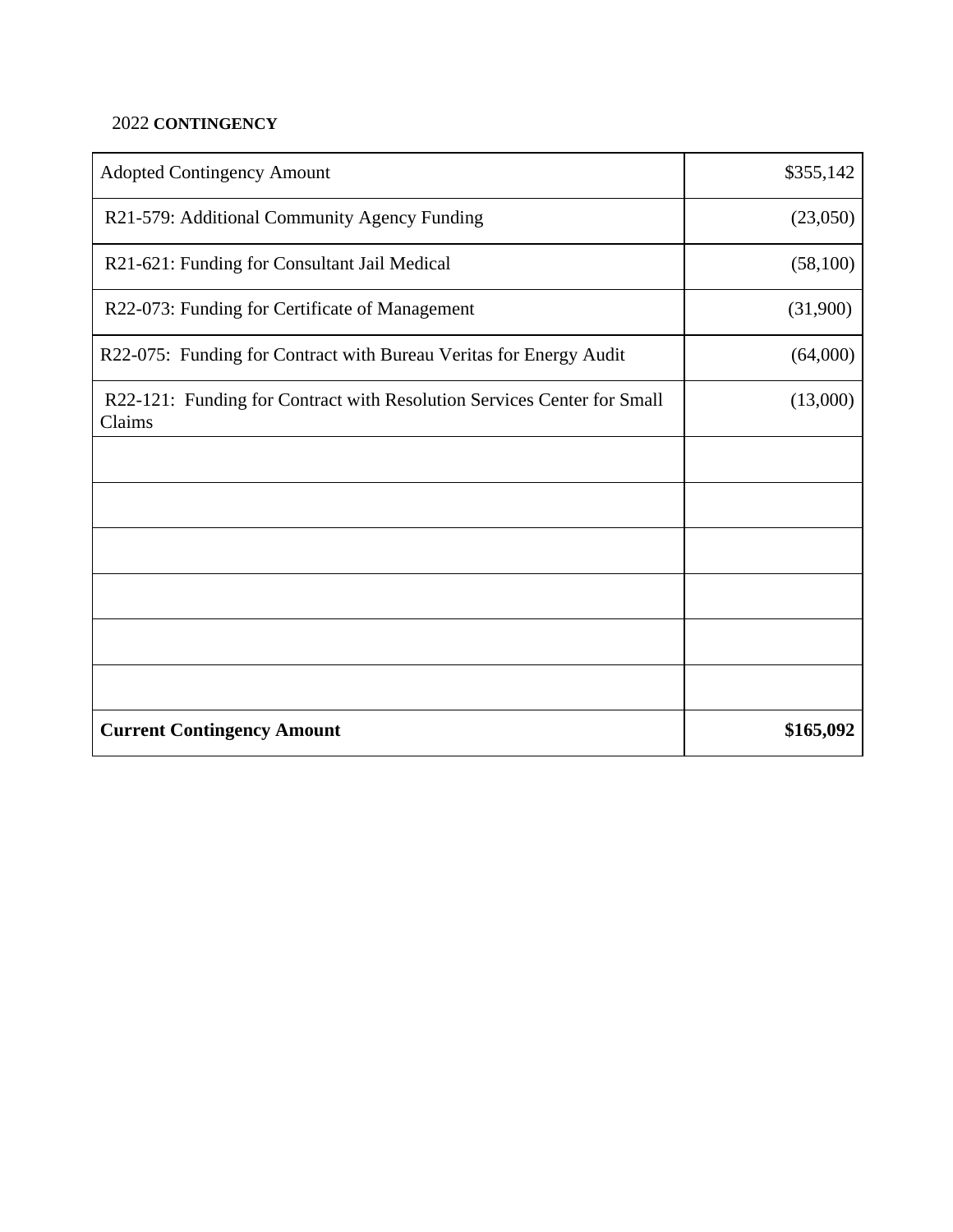Introduced by the Finance Committee of the:

# INGHAM COUNTY BOARD OF COMMISSIONERS

### **RESOLUTION AUTHORIZING ADJUSTMENTS TO THE 2022 INGHAM COUNTY BUDGET**

WHEREAS, the Board of Commissioners adopted the 2022 Budget on October 26, 2021 and has authorized certain amendments since that time, and it is now necessary to make some adjustments as a result of updated revenue and expenditure projections, fund transfers, reappropriations, accounting and contractual changes, errors and omissions, and additional appropriation needs; and

WHEREAS, the Liaison Committees and the Finance Committee have reviewed the proposed budget adjustments prepared by the Controller's staff and have made adjustments where necessary; and

WHEREAS, Public Act 621 of 1978 requires that local units of government maintain a balanced budget and periodically adjust the budget to reflect revised revenue and expenditure levels.

THEREFORE BE IT RESOLVED, that the Ingham County Board of Commissioners hereby directs the Controller to make the necessary transfers to adjust revenues and expenditures in the following funds, according to the attached schedules:

|             |                                     | 2022 BUDGET  | <b>PROPOSED</b> | <b>PROPOSED</b> |
|-------------|-------------------------------------|--------------|-----------------|-----------------|
| <b>FUND</b> | <b>DESCRIPTION</b>                  | 04/19/22     | <b>CHANGES</b>  | <b>BUDGET</b>   |
|             |                                     |              |                 |                 |
| 101         | General Fund                        | \$90,121,133 | 158,977         | \$90,280,110    |
| 208         | Parks                               | \$3,144,514  | 276,705         | \$3,421,219     |
| 214         | <b>American Rescue</b>              | \$3,792,321  | 202,250         | \$3,994,571     |
| 215         | <b>Friend of Court</b>              | \$6,554,535  | 454,083         | \$7,008,618     |
| 221         | Health                              | \$24,024,672 | 14,203          | \$24,038,875    |
| 228         | Trails & Parks Millage              | \$1,856,160  | 1,018,176       | \$2,874,336     |
| 230         | Hotel/Motel                         | \$2,500,000  | 187,517         | \$2,687,517     |
| 245         | <b>Public Improvements</b>          | \$1,375,238  | 516,040         | \$1,891,278     |
| 261         | 911 Emergency Phone                 | \$11,709,825 | 290,575         | \$12,000,400    |
| 264         | Juvenile Justice Millage            | \$6,100,371  | $\Omega$        | \$6,100,371     |
| 511         | <b>Community Health Center</b>      | \$29,495,013 | 13,500          | \$29,508,513    |
| 561         | Fair                                | \$1,628,976  | 187,517         | \$1,816,493     |
| 595         | Jail Commissary Fund                | \$573,897    | 26,465          | \$600,362       |
| 631         | <b>Building Authority Operating</b> | \$2,654,959  | 733,197         | \$3,388,156     |
| 636         | Innovation & Technology             | \$5,795,668  | 1,091,700       | \$6,887,368     |
| 639         | Drain Revolving                     | \$2,002,881  | 120,000         | \$2,122,881     |
| 664         | Mach. & Equip. Revolving            | \$1,026,408  | 1,102,601       | \$2,129,009     |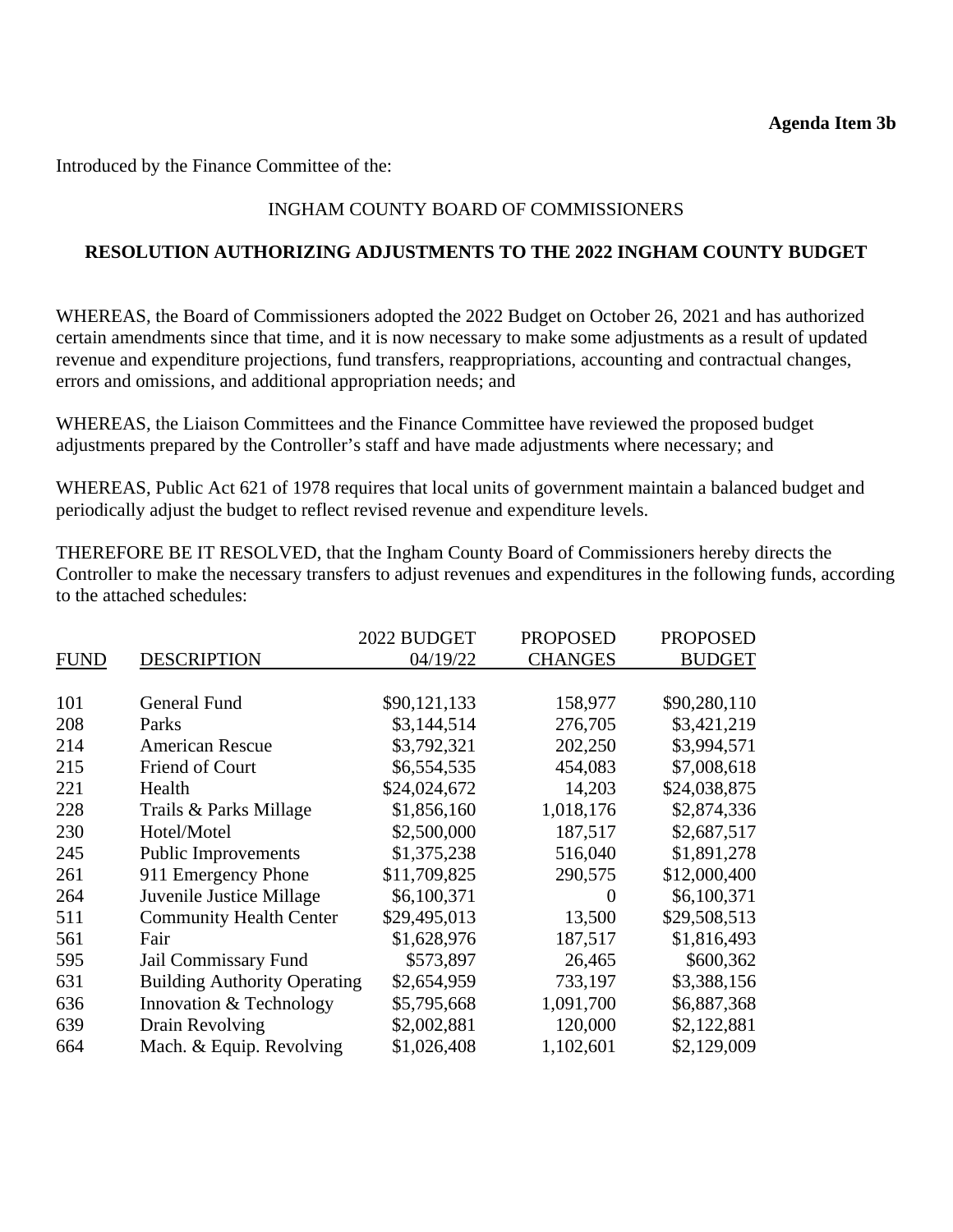# **GENERAL FUND REVENUES**

|                                     | <u> 2022 Budget – </u> | Proposed         | 2022 Proposed |
|-------------------------------------|------------------------|------------------|---------------|
|                                     | 04/19/22               | Changes          | <b>Budget</b> |
| <b>Tax Revenues</b>                 |                        |                  |               |
| <b>County Property Tax</b>          | 57,500,000             | $\overline{0}$   | 57,500,000    |
| <b>Property Tax Adjustments</b>     | (150,000)              | $\boldsymbol{0}$ | (150,000)     |
| IFT/CFT                             | 275,000                | $\boldsymbol{0}$ | 275,000       |
| <b>Trailer Fee Tax</b>              | 13,500                 | $\overline{0}$   | 13,500        |
| <b>Intergovernmental Transfers</b>  |                        |                  |               |
| <b>State Revenue Sharing</b>        | 6,493,249              | $\overline{0}$   | 6,492,249     |
| Convention/Tourism Tax - Liquor     | 1,287,779              | $\overline{0}$   | 1,356,030     |
| Cigarette/Marijuana                 | 450,000                | $\boldsymbol{0}$ | 450,000       |
| <b>Court Equity Funding</b>         | 1,511,000              | $\boldsymbol{0}$ | 1,511,000     |
| Personal Property Tax Replacement   | 575,000                | $\overline{0}$   | 575,000       |
| Use of Fund Balance - Uncommitted   | 4,004                  | 3,755            | 7,759         |
| <b>Department Generated Revenue</b> |                        |                  |               |
| <b>Animal Control</b>               | 1,305,533              | $\boldsymbol{0}$ | 1,305,533     |
| Circuit Court - Family Division     | 1,406,903              | $\boldsymbol{0}$ | 1,406,903     |
| Circuit Court - Friend of the Court | 750,000                | $\boldsymbol{0}$ | 750,000       |
| Circuit Court - General Trial       | 1,603,296              | $\boldsymbol{0}$ | 1,603,296     |
| Controller                          | 3,170                  | $\boldsymbol{0}$ | 3,170         |
| Cooperative Extension               | 2,500                  | $\boldsymbol{0}$ | 2,500         |
| <b>County Clerk</b>                 | 816,675                | $\boldsymbol{0}$ | 816,675       |
| <b>District Court</b>               | 1,804,948              | $\boldsymbol{0}$ | 1,804,948     |
| Drain Commissioner/Drain Tax        | 495,500                | $\boldsymbol{0}$ | 495,500       |
| <b>Economic Development</b>         | 46,650                 | $\boldsymbol{0}$ | 46,650        |
| Elections                           | 86,500                 | $\boldsymbol{0}$ | 86,500        |
| Homeland Security/Emergency Ops     | 56,000                 | $\theta$         | 56,000        |
| <b>Equalization /Tax Mapping</b>    | 10,100                 | $\theta$         | 10,100        |
| Facilities                          | 150,953                | $\boldsymbol{0}$ | 150,953       |
| <b>Financial Services</b>           | 55,285                 | $\theta$         | 55,285        |
| <b>Health Department</b>            | 120,000                | $\theta$         | 120,000       |
| <b>Human Resources</b>              | 56,249                 | $\theta$         | 56,249        |
| Probate Court                       | 432,877                | $\overline{0}$   | 432,877       |
| <b>Prosecuting Attorney</b>         | 872,706                | $\overline{0}$   | 872,706       |
| <b>Register of Deeds</b>            | 2,665,963              | $\theta$         | 2,665,963     |
| <b>Remonumentation Grant</b>        | 85,000                 | $\overline{0}$   | 85,000        |
| Sheriff                             | 4,952,352              | 155,222          | 5,107,574     |
| Treasurer                           | 3,799,404              | $\theta$         | 3,799,404     |
| <b>Tri-County Regional Planning</b> | 60,555                 | $\boldsymbol{0}$ | 60,555        |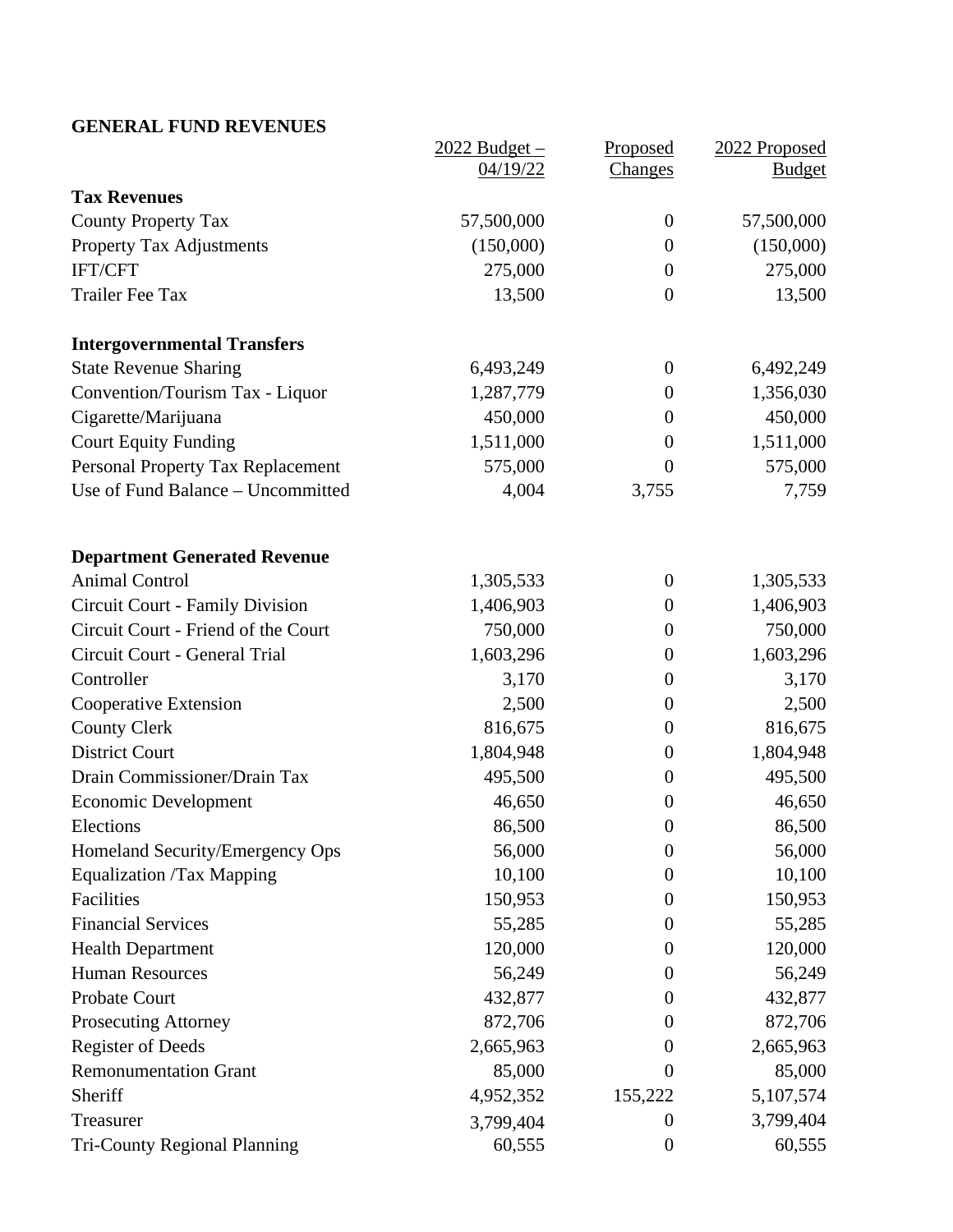| Veteran Affairs<br><b>Total General Fund Revenues</b> | 522,846<br>90,121,133 | $\boldsymbol{0}$<br>158,977 | 522,846<br>90,280,110 |
|-------------------------------------------------------|-----------------------|-----------------------------|-----------------------|
| <b>GENERAL FUND EXPENDITURES</b>                      |                       |                             |                       |
|                                                       | $2022$ Budget –       | Proposed                    | 2022 Proposed         |
|                                                       | 04/19/22              | <b>Changes</b>              | <b>Budget</b>         |
| <b>Board of Commissioners</b>                         | 642,468               | $\boldsymbol{0}$            | 642,468               |
| Circuit Court - General Trial                         | 7,771,934             | $\overline{0}$              | 7,771,934             |
| <b>District Court</b>                                 | 3,508,692             | $\boldsymbol{0}$            | 3,508,692             |
| Circuit Court - Friend of the Court                   | 1,541,327             | $\boldsymbol{0}$            | 1,541,327             |
| <b>Jury Board</b>                                     | 1,190                 | $\overline{0}$              | 1,190                 |
| Probate Court                                         | 2,133,664             | $\overline{0}$              | 2,133,664             |
| Circuit Court - Family Division                       | 6,149,042             | 143,260                     | 6,292,302             |
| <b>Jury Selection</b>                                 | 178,867               | $\boldsymbol{0}$            | 178,867               |
| Elections                                             | 492,365               | $\boldsymbol{0}$            | 492,365               |
| <b>Financial Services</b>                             | 1,110,818             | $\overline{0}$              | 1,110,818             |
| <b>County Attorney</b>                                | 490,708               | $\theta$                    | 490,708               |
| <b>County Clerk</b>                                   | 1,352,632             | $\boldsymbol{0}$            | 1,352,632             |
| Controller                                            | 1,261,323             | $\overline{0}$              | 1,261,323             |
| <b>Equalization/Tax Services</b>                      | 831,139               | $\overline{0}$              | 831,139               |
| <b>Human Resources</b>                                | 955,718               | 1,981                       | 957,699               |
| <b>Prosecuting Attorney</b>                           | 8,293,805             | $\boldsymbol{0}$            | 8,293,805             |
| Public Defender                                       | 874,787               | $\boldsymbol{0}$            | 874,787               |
| Purchasing                                            | 386,032               | $\overline{0}$              | 386,032               |
| Facilities                                            | 2,324,838             | $\theta$                    | 2,324,838             |
| <b>Register of Deeds</b>                              | 1,029,474             | $\boldsymbol{0}$            | 1,029,474             |
| <b>Remonumentation Grant</b>                          | 85,000                | $\overline{0}$              | 85,000                |
| Treasurer                                             | 1,079,418             | $\overline{0}$              | 1,079,418             |
| Drain Commissioner                                    | 1,219,216             | $\boldsymbol{0}$            | 1,219,216             |
| <b>Economic Development</b>                           | 105,000               | $\overline{0}$              | 105,000               |
| <b>Community Agencies</b>                             | 215,550               | $\overline{0}$              | 215,550               |
| <b>Ingham Conservation District Court</b>             | 10,000                | $\boldsymbol{0}$            | 10,000                |
| <b>Equal Opportunity Committee</b>                    | 500                   | $\Omega$                    | 500                   |
| Women's Commission                                    | 500                   | $\boldsymbol{0}$            | 500                   |
| <b>Historical Commission</b>                          | 500                   | $\overline{0}$              | 500                   |
| <b>Tri-County Regional Planning</b>                   | 107,446               | $\Omega$                    | 107,446               |
| Jail Maintenance                                      | 218,600               | $\overline{0}$              | 218,600               |
| Sheriff                                               | 23, 121, 564          | $\overline{0}$              | 23, 121, 564          |
| Metro Squad                                           | 60,000                | $\Omega$                    | 60,000                |
| <b>Community Corrections</b>                          | 127,560               | $\theta$                    | 127,560               |
| <b>Animal Control</b>                                 | 2,759,755             | $\theta$                    | 2,759,755             |
| <b>Emergency Operations</b>                           | 327,495               | 6,311                       | 333,806               |
| <b>Board of Public Works</b>                          | 300                   | $\theta$                    | 300                   |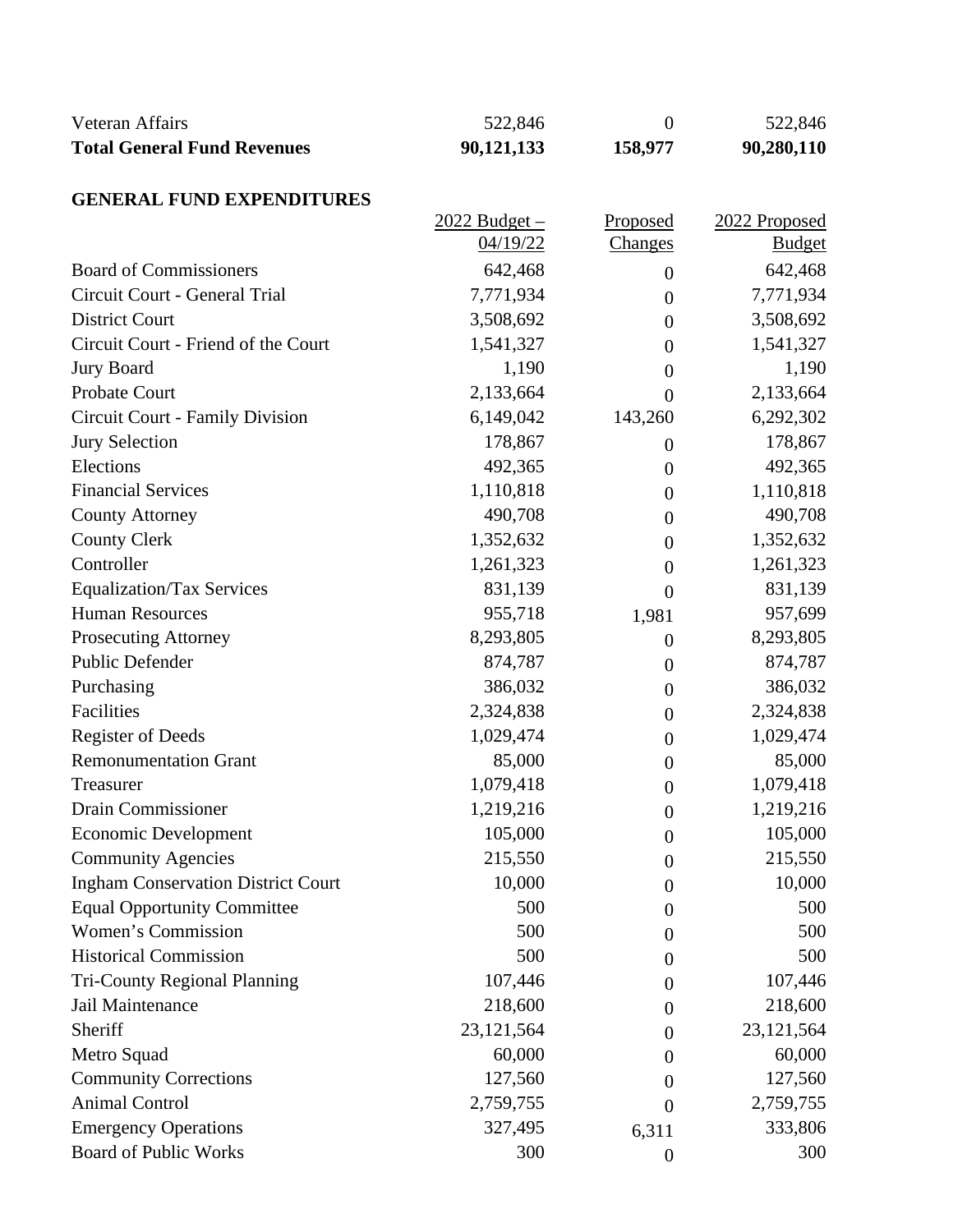| Drain Tax at Large                     | 713,000      | $\theta$       | 713,000      |
|----------------------------------------|--------------|----------------|--------------|
| <b>Health Department</b>               | 6,555,680    | 7,425          | 6,563,105    |
| <b>CHC</b>                             | 2,258,171    | $\Omega$       | 2,258,171    |
| Jail Medical                           | 3,634,373    | $\theta$       | 3,634,373    |
| <b>Medical Examiner</b>                | 748,037      | $\overline{0}$ | 748,037      |
| <b>Substance Abuse</b>                 | 647,135      | $\overline{0}$ | 647,135      |
| <b>Community Mental Health</b>         | 2,170,656    | $\overline{0}$ | 2,170,656    |
| Department of Human Services           | 1,738,258    | $\overline{0}$ | 1,738,258    |
| Tri-County Aging                       | 71,683       | $\theta$       | 71,683       |
| <b>Veterans Affairs</b>                | 757,776      | $\overline{0}$ | 747,776      |
| Cooperative Extension                  | 463,795      | $\overline{0}$ | 463,795      |
| Parks and Recreation                   | 2,036,518    | $\overline{0}$ | 2,036,518    |
| <b>Contingency Reserves</b>            | 165,092      | $\theta$       | 165,092      |
| Attrition                              | $-1,500,000$ |                | $-1,500,000$ |
| Legal Aid                              | 20,000       | $\theta$       | 20,000       |
| <b>Environmental Affairs</b>           | 164,500      | $\overline{0}$ | 164,500      |
| 2-1-1 Project                          | 45,750       | $\overline{0}$ | 45,750       |
| <b>Community Coalition for Youth</b>   | 32,500       | $\overline{0}$ | 32,500       |
| <b>Capital Improvements</b>            | 1,516,618    | $\Omega$       | 1,516,618    |
| <b>American Rescue Funds</b>           | $-2,787,136$ | 0              | $-2,787,136$ |
| <b>Total General Fund Expenditures</b> | 90,121,133   | 158,977        | 90,280,110   |

# **General Fund Revenues**

| Sherriff            | Increase in Supplemental funding for Secondary Road Patrol from<br>State of Michigan of \$155,222. |
|---------------------|----------------------------------------------------------------------------------------------------|
| Use of Fund Balance | Increase to offset shortages of \$3,755.                                                           |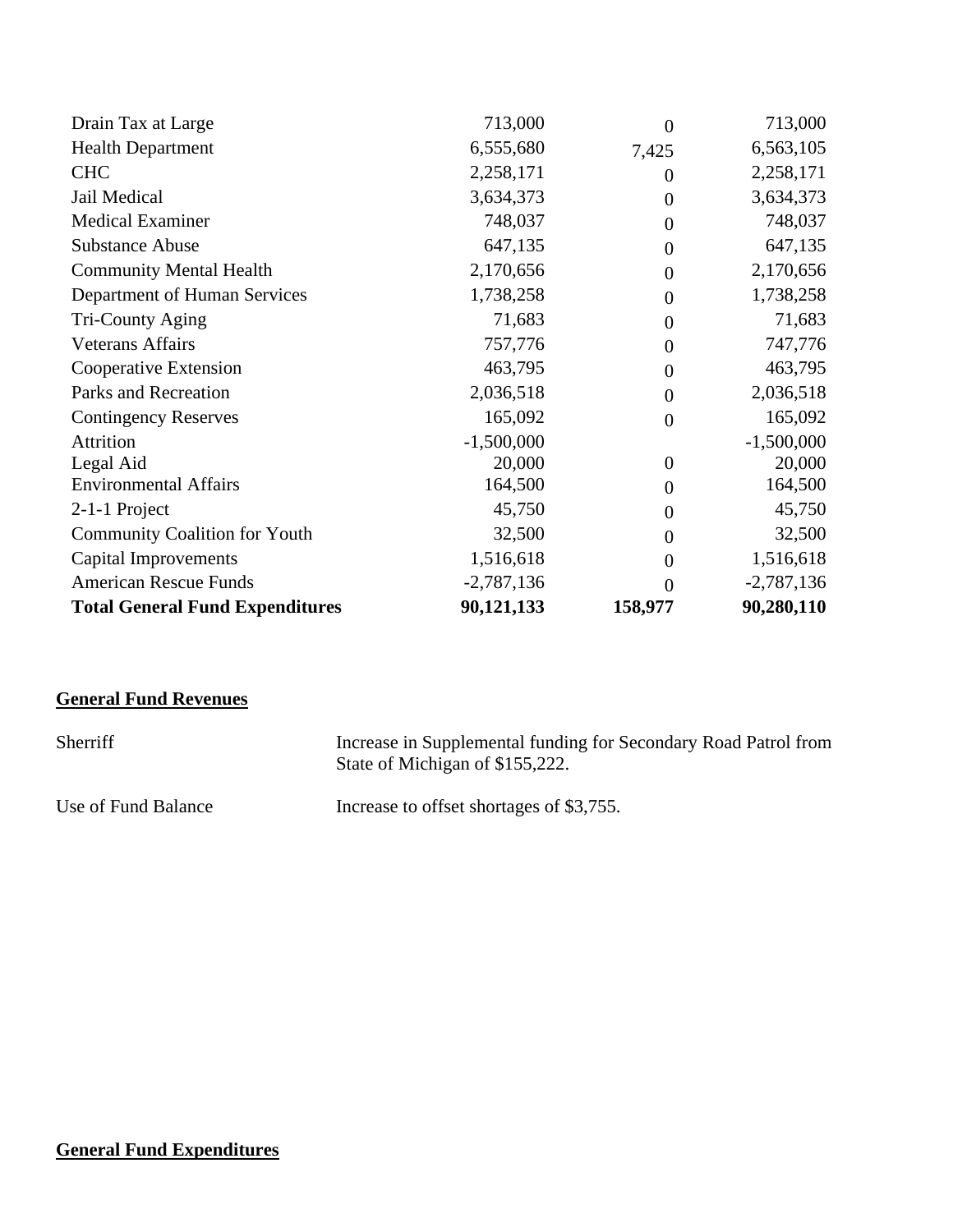| <b>Board of Commissioners</b>       | Re-appropriate Cultural Diversity, Equity and Inclusion funds of<br>\$1,981.                                                                                                                                                                                                                                                                                                                                                                                                                                                                                                                                                                                                         |
|-------------------------------------|--------------------------------------------------------------------------------------------------------------------------------------------------------------------------------------------------------------------------------------------------------------------------------------------------------------------------------------------------------------------------------------------------------------------------------------------------------------------------------------------------------------------------------------------------------------------------------------------------------------------------------------------------------------------------------------|
| <b>Family Court</b>                 | To appropriate funds for additional contractual expenses in Friend<br>of Court Fund (\$421,353) not budgeted General Fund portion<br>(\$143,260).                                                                                                                                                                                                                                                                                                                                                                                                                                                                                                                                    |
| <b>Emergency Operations</b>         | Reappropriate Sycamore Creek funds \$6,311                                                                                                                                                                                                                                                                                                                                                                                                                                                                                                                                                                                                                                           |
| <b>Health Department</b>            | Reappropriate Recruiting funds \$7,425 per R21-561                                                                                                                                                                                                                                                                                                                                                                                                                                                                                                                                                                                                                                   |
| <b>Non-General Fund Adjustments</b> |                                                                                                                                                                                                                                                                                                                                                                                                                                                                                                                                                                                                                                                                                      |
| Parks<br>(F208)                     | Re-appropriate funds for the following 2019 CIP projects:<br>LL Roofs, Revenue Management System (\$13,136) and 2020 CIP<br>projects: Hawk Island Fence (\$23,863), Burchfield Gates<br>(\$40,986), and 2021 CIP project: Burchfield Dirt School<br>(\$190,000), ICMCF Discount Tree R21-548 (8,720).                                                                                                                                                                                                                                                                                                                                                                                |
| American Rescue Fund<br>(F214)      | Appropriate funds for the Family Court 2022 Imaging<br>Project fully budgeted (\$404,500) by Juvenile Justice Millage to<br>50% (\$202,250) Juvenile Justice Millage and 50% (\$202,250)<br>American Rescue Fund                                                                                                                                                                                                                                                                                                                                                                                                                                                                     |
| Friend of Court<br>(F215)           | Re-appropriate funds for the following CIP projects;<br>Reinforcement of Doors (\$12,730) for CIP 2018 and Vehicle<br>(\$20,000) from 2019. To appropriate funds for additional<br>contractual expenses not budgeted (\$421,353). The Friend of court<br>is requesting to change funding of salaries (\$20,000) to cover<br>overtime incurred due to vacant positions their 2022 budget.                                                                                                                                                                                                                                                                                             |
| Health<br>(F221)                    | Re-appropriate funds for the following 2019 CIP projects;<br>Swipe Card Readers in HSB Building (\$14,203).                                                                                                                                                                                                                                                                                                                                                                                                                                                                                                                                                                          |
| Trails & Parks Millage<br>(F228)    | Re-appropriate remaining funds for Trails & Parks projects<br>Re-appropriate funds for 2019 CIP projects, Path Replacement<br>Hawk (\$3,440), Crack Seal Lake Lansing (\$7,185), Retaining Wall<br>Lake Lansing South (\$635,200), Lake Lansing South Topographic<br>Survey (\$11,970), and CIP 2020 projects: Hawk Island Snowcat<br>Building (\$43,822), Lake Lansing North Maintenance Facility<br>(\$75,000), Lake Lansing North Main Shelter Roof (\$33,866),<br>Burchfield Park ADA Improvements (\$60,746) and CIP 2021<br>projects: Lake Lansing Boat Launch Improvements (\$42,513) Re-<br>appropriate funds for 2021 Spicer, Crannie and Johnson Contracts<br>(\$104,434). |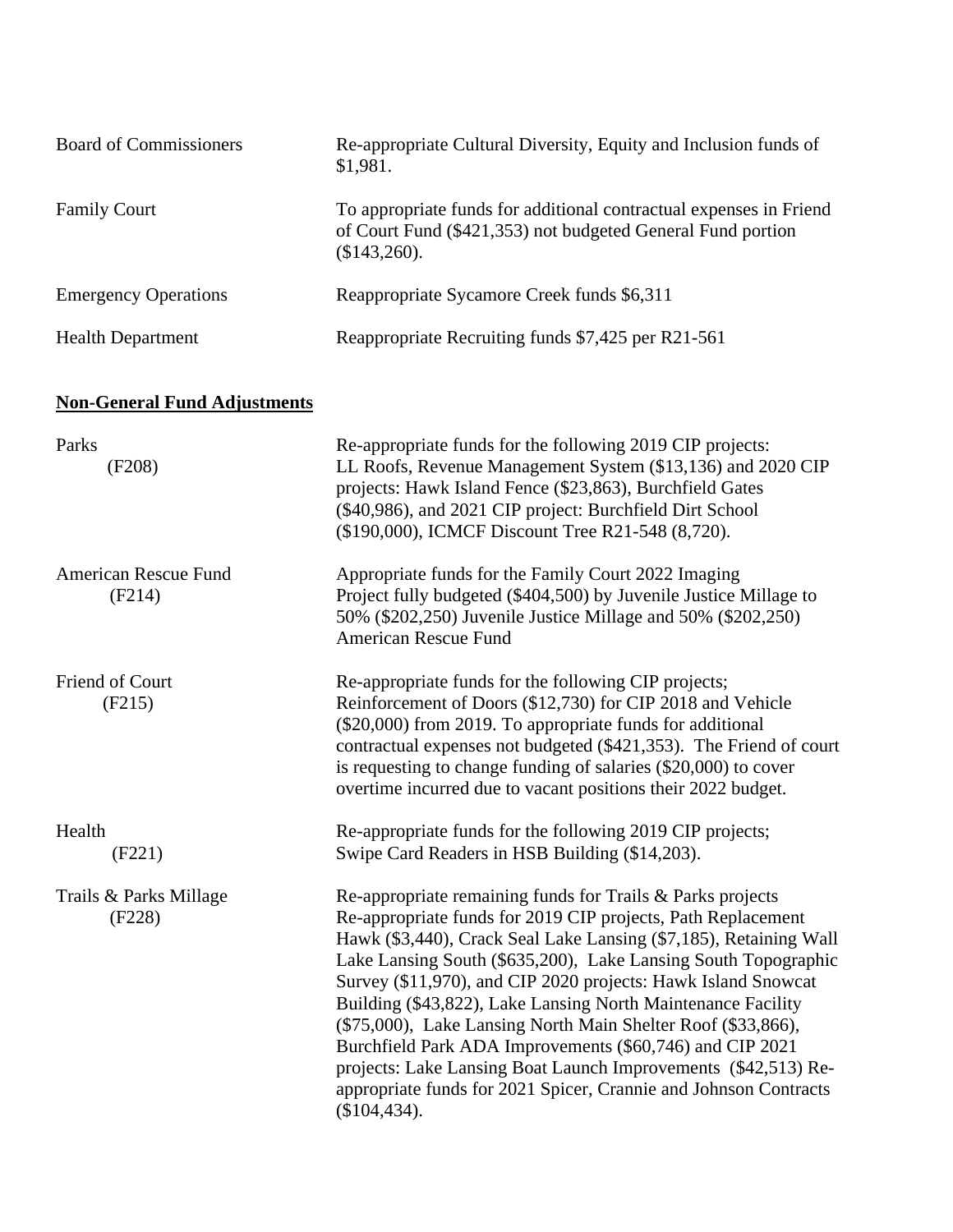| Hotel/Motel<br>(F230)                      | Re-appropriate funds for the transfer to Fair Fund for<br>following 2019 and 2020 CIP; Replace Paved Surfaces (\$129,418),<br>and Building Maintenance (\$58,099).                                                                                                                                                                                                                                                                                                                                                                                                                                                                                                                                                                                                                        |
|--------------------------------------------|-------------------------------------------------------------------------------------------------------------------------------------------------------------------------------------------------------------------------------------------------------------------------------------------------------------------------------------------------------------------------------------------------------------------------------------------------------------------------------------------------------------------------------------------------------------------------------------------------------------------------------------------------------------------------------------------------------------------------------------------------------------------------------------------|
| Public Improvement<br>(F245)               | Re-appropriate funds for gravel road maintenance<br>Lake Lansing South (\$7,000) and Burchfield (\$7,000). Concrete<br>Replacement Mason (\$48,000). Re-appropriate funds for 2020<br>CIP: Circuit Court Courtroom Carpet (\$78,000), Probate<br>Courtroom Carpet (\$2,540), VMC Gate (\$35,000), Forest<br>Community Health Center Tuck Point Chimney (\$9,500), Ingham<br>County Family Center Sink (\$4,500), Youth Center Tuck Pointing<br>Phase 2 (\$50,000), Youth Center Security Gate (\$3,500), Mason<br>Courthouse Door Refinishing (\$18,000), Mason Fountain<br>Replacement (\$40,000), and Mason Courthouse Swing Gates<br>(\$5,000). Re-appropriate funds for 2021 CIP: HSB CMHA<br>Renovations (\$200,000), Ingham County Family Center Fire Panel<br>Assessment (\$8,000) |
| 911 Emergency Phone<br>(F261)              | Re-appropriate funds for the following projects;<br>Office Remodel (\$90,000), Curb and Gutter (\$50,000) from CIP<br>2019. Re-appropriate funds from 2020 CIP: Entry Doors Ballistic<br>Glass (\$5,000), Internal Hallway Cameras (\$5,000), Parking Lot<br>Drainage (\$50,000), Repainting Administration Area (\$10,000)<br>and Backup Center Fiber (\$15,075). Re-appropriate funds from<br>2021 CIP: Blackout Blinds (\$60,000), Concrete Walkway<br>$(\$5,500)$                                                                                                                                                                                                                                                                                                                     |
| Juvenile Justice Millage<br>(F264)         | Change funding for the Family Court 2022 Imaging<br>Project fully budgeted (\$404,500) by Juvenile Justice Millage to<br>50% (\$202,250) Juvenile Justice Millage and 50% (\$202,250)<br>American Rescue Fund                                                                                                                                                                                                                                                                                                                                                                                                                                                                                                                                                                             |
| Health Clinic<br>(F511)                    | Re-appropriate funds for the following project; Cabinets<br>in the Forest Clinic (\$13,500).                                                                                                                                                                                                                                                                                                                                                                                                                                                                                                                                                                                                                                                                                              |
| Fair<br>(F561)                             | Re-appropriate funds for the following projects;<br>Replace Paved Surfaces (\$129,418), Building Maintenance<br>$(\$58,099)$ .                                                                                                                                                                                                                                                                                                                                                                                                                                                                                                                                                                                                                                                            |
| Jail Commissary Fund<br>(F595)             | Re-appropriate funds for the following projects for Circuit<br>Court; Floor Key Card Access, Court Room Gates, and Main<br>Interior Security Door (\$6,465). Re-appropriate funds for the<br>following project for Jail; Kitchen Tray Conveyor Replacement<br>$(\$20,000).$                                                                                                                                                                                                                                                                                                                                                                                                                                                                                                               |
| <b>Bldg.</b> Authority Operating<br>(F631) | Re-appropriate funds for the following projects at HSB;<br>Replace Entrance Door (\$13,215) from CIP 2016, Concrete<br>Repairs (\$20,074), Parking Lot Repairs (\$91,709), Door<br>Replacement (\$21,685), New Blower Shaft (\$10,019), Drinking                                                                                                                                                                                                                                                                                                                                                                                                                                                                                                                                          |